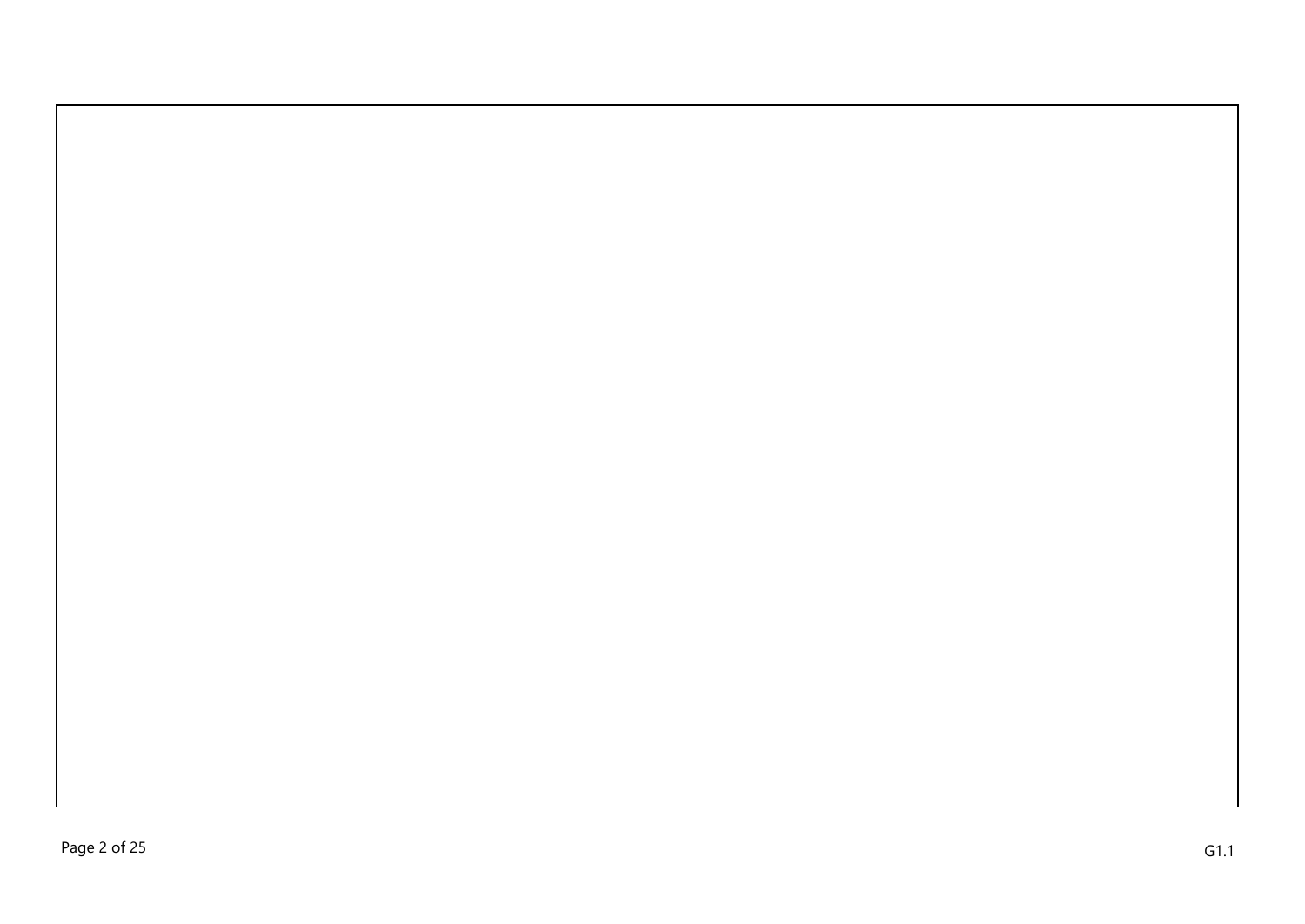| #              | Island        | House Name | Name                          | Sex       | National ID | ، ه ، ره<br>مربح بمرت      | يترمثر                                                |
|----------------|---------------|------------|-------------------------------|-----------|-------------|----------------------------|-------------------------------------------------------|
|                | Lh. Hinnavaru |            |                               |           |             |                            |                                                       |
|                | Lh. Hinnavaru | Aa Ufaa    | Shehenaz Mohamed              | F         | A101413     | ەدىر                       | و ره ر و<br><i>و پر د</i> تر<br>ے <sub>ک</sub> ے محرچ |
| $\overline{c}$ | Lh. Hinnavaru | Aa Ufaa    | Shaahunaaz Mohamed            | F         | A121654     | پروژ                       | ے محر مربع<br>مشاہر سریع<br>و ر ه ر و<br>تر پروتر     |
| $\overline{3}$ | Lh. Hinnavaru | Aa Ufaa    | Shafaanaaz Mohamed            | F         | A152805     | ەدىر                       | ىشۇ ئەتتى بىر<br>و رە ر د<br><i>د ب</i> رگرىز         |
| $\overline{4}$ | Lh. Hinnavaru | Aavaaz     | Mohamed Gasim                 | M         | A102352     | پژیځ مخ                    | و ره ر و<br><i>و پر</i> و تر<br>تۇسىۋ                 |
| 5              | Lh. Hinnavaru | Aavaaz     | Rugiyya Ismail                | F         | A215025     | پر په ه<br>در ه            | برومز مارومو                                          |
| $\sqrt{6}$     | Lh. Hinnavaru | Aavaaz     | Fathmath Ismail               | F         | A215026     | پر په ه<br>در ونځ          | قهوده وعوضه                                           |
| $\overline{7}$ | Lh. Hinnavaru | Aavaaz     | Ibrahim Mohamed               | ${\sf M}$ | A215240     | پر پره<br>  هر پر مح       |                                                       |
| 8              | Lh. Hinnavaru | All paris  | Ahmed Naazim                  | ${\sf M}$ | A224781     | ە ۋې <sub>چ</sub> ىر مە    | رەرو شج                                               |
| 9              | Lh. Hinnavaru | Amethyst   | Easa Ali Fulhu                | M         | A091031     | أبرزموسفي                  | ەپ ھەم دۇرى                                           |
| 10             | Lh. Hinnavaru | Amethyst   | Khadeeja Hassan               | F         | A112056     | لرځمو شق                   | تزمريح الكاشكر                                        |
| 11             | Lh. Hinnavaru | Amethyst   | Umayyath Jaazlee Easa         | F         | A218327     | وكالمحر صفح                |                                                       |
| 12             | Lh. Hinnavaru | Anbareege  | Mohamed Aboobakuru            | M         | A070923     | ړ ه په په په<br>د سره پر د | כנסנכ נחנכב<br>כגתכת תם סייג                          |
| 13             | Lh. Hinnavaru | Anbareege  | Ibrahim Nazeed                | ${\sf M}$ | A072599     | ر ۵ سره بر د<br>پرسره بر د | أرە ئۇر ئىس ئىر                                       |
| 14             | Lh. Hinnavaru | Anbareege  | Aminath Abdul Rahman          | F         | A213804     | ر ه ر پر ،<br>د سرچ سر ،   |                                                       |
| 15             | Lh. Hinnavaru | Anbareege  | Abdulla Firaash Mohamed Fulhu | ${\sf M}$ | A366088     | ر شرکھ سر <sup>ج</sup>     | رە داللە <sub>ئو</sub> بۇ شەرە دەرد                   |
| 16             | Lh. Hinnavaru | Andhunge   | Ahmed Abdul Gadir             | M         | A047086     | بر سرچره پر                | ر ٥ ر و مر ٥ و ٥ و و و<br>د برو تر مده تر و تو بر     |
| 17             | Lh. Hinnavaru | Andhunge   | Yoosuf Abdul Gadir            | M         | A152543     | بر سرچره پر                | دو و و ده وه پر و<br>افرنستو اړه ترمزگورمر            |
| 18             | Lh. Hinnavaru | Andhunge   | Aishath Ali                   | F         | A215383     | بر سرچر ص ۽<br>مرس         | أقهر شنعتى أقدمي                                      |
| 19             | Lh. Hinnavaru | Andhunge   | Mohamed Naseer                | M         | A215384     | بر سرچره پر                | دره در د سرگیریز                                      |
| 20             | Lh. Hinnavaru | Andhunge   | Fathimath Zafira              | F         | A215385     | پر سوټرسرۍ                 | قهوخو مخموش                                           |
| 21             | Lh. Hinnavaru | Araairu    | Adam Gasim Fulhu              | M         | A025437     | برمجي محر                  | أردره تخ سوفري                                        |
| 22             | Lh. Hinnavaru | Araairu    | Mohamed Adam Fulhu            | M         | A103406     | لرعرمر                     | כנסנכ שנסכב<br>כמהכת התבנת                            |
| 23             | Lh. Hinnavaru | Araairu    | Hawwa Mohamed                 | F         | A212803     | ر بر بر<br>مربر بر         | ره د دره رد<br>بردگر حددحل                            |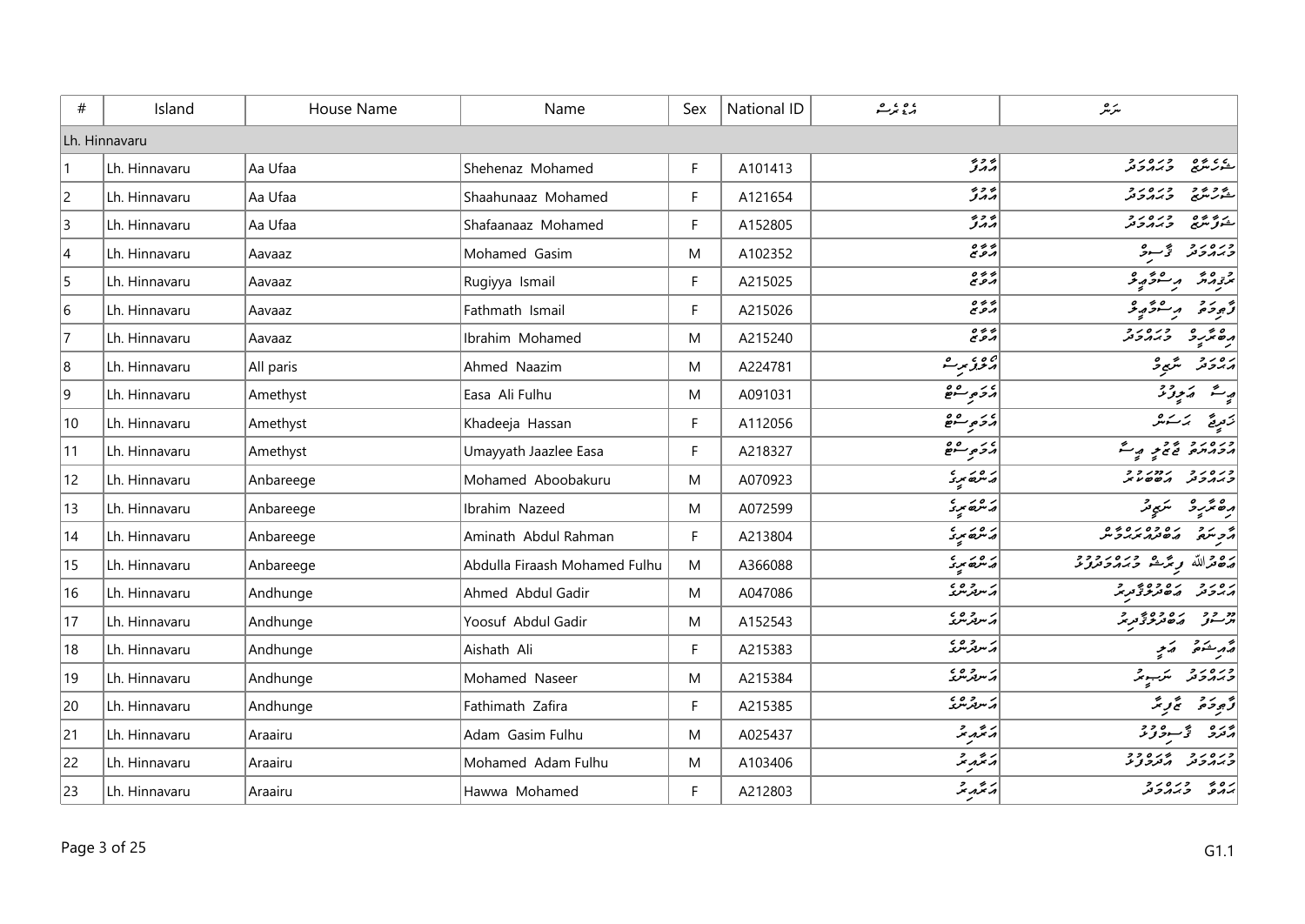| 24 | Lh. Hinnavaru | Araairu          | Hawwa Eema Mohamed     | F  | A216925 | أرشهر بز                              | ره و دره دره                                                   |
|----|---------------|------------------|------------------------|----|---------|---------------------------------------|----------------------------------------------------------------|
| 25 | Lh. Hinnavaru | Asaree Villa     | Mohamed Abdulla        | M  | A123444 | ە سەمبەء قە                           | وبره برو بره و الله                                            |
| 26 | Lh. Hinnavaru | Asaree Villa     | Hawwa Adam             | F. | A213070 | أەسىسموقى                             | ره په پره<br>پروتو گرمرو                                       |
| 27 | Lh. Hinnavaru | Asaree Villa     | Ahmed Aafaq Abdulla    | M  | A213078 | ئەسەمبەھ بۇ                           | بره برو بروه بره و الله                                        |
| 28 | Lh. Hinnavaru | Asaree Villa     | Adam Azleef            | M  | A213079 | ە سەمبەرى <sup>تى</sup> ر<br>مەمبرىيە | أوره ده دو                                                     |
| 29 | Lh. Hinnavaru | Asareege         | Hussain Adam           | M  | A078011 | وَسَعَبِرِهِ                          | ا می شور می دره<br>مناسبه می مرفترد                            |
| 30 | Lh. Hinnavaru | Asareege         | Fathimath Nauma Yoosuf | F  | A124372 | ېز سەئىي <sub>د</sub> ى<br>ئ          | و د د د ده ده ده<br>گروه سمد ترسن                              |
| 31 | Lh. Hinnavaru | Asareege         | Aminath Adam           | F  | A213069 | ېز سەئىي <sub>ە</sub> ئە              | أأروسي المجدد                                                  |
| 32 | Lh. Hinnavaru | Asareege         | Aishath Nasma Hussain  | F  | A213077 | لەسەمبەي                              | مەر خوم سر دىك بر خور ش                                        |
| 33 | Lh. Hinnavaru | Baaranaa         | Naila Yoosuf           | F  | A217352 | پر بر<br>ئ <i>ە</i> ئىرىتر            | شمەقە ئ <sup>ى</sup> ر تەرەپى                                  |
| 34 | Lh. Hinnavaru | Beach Way        | Saamath Adam           | F. | A104912 | ے می می<br>ایچ محر حر                 | ر در دره<br>سنوه ارترو                                         |
| 35 | Lh. Hinnavaru | Beach Way        | Haleema Mohamed        | F  | A212805 | <br> حوکتر حر                         | و رە ر د<br>تر پر تر تر<br>برَجِرةٌ                            |
| 36 | Lh. Hinnavaru | Beach Way        | Seema Adam             | F  | A212807 | ە ئەم<br>ئ                            | سوش المجردة                                                    |
| 37 | Lh. Hinnavaru | Beach Way        | Mohamed Adam           | M  | A212808 | ەرە<br>توكىمى                         | وره رو په ره<br><i>وبر</i> روز                                 |
| 38 | Lh. Hinnavaru | Beach Way        | Aishath Adam           | F  | A212809 | ەپ<br>ئەمگە                           | ه دره وره<br>مرشوم مترد                                        |
| 39 | Lh. Hinnavaru | Beach Way        | Aminath Shahuma        | F  | A212810 | ے محور<br>پ                           |                                                                |
| 40 | Lh. Hinnavaru | Beach Way        | Saleema Adam           | F  | A212811 | ج کمی ی                               | سنور أدره                                                      |
| 41 | Lh. Hinnavaru | Beach Way        | Mariyam Shaheema       | F. | A220257 | حوم ه<br>  ح                          | رەرە شەرىج                                                     |
| 42 | Lh. Hinnavaru | <b>Blue Page</b> | Saeed Mohamed          | M  | A116012 | ہ دورن ہ<br>ص محرک تع                 | ورەرد<br>سکھ تر                                                |
| 43 | Lh. Hinnavaru | <b>Blue Page</b> | Mariyam Abdul Rahman   | F. | A218739 | ه ددن ه<br>ن مرکز تع                  | ره وه ره ده<br>پره تربر تر تر<br>ر ه ر ه<br><del>ر</del> بربرگ |
| 44 | Lh. Hinnavaru | <b>Blue Page</b> | Haleema Mohamed        | F  | A218791 | ہ دورے ہ<br>ن مرکز تع                 | پروژه در در د                                                  |
| 45 | Lh. Hinnavaru | <b>Blue Page</b> | Moosa Kaleem Mohamed   | M  | A218794 | ہ دون ہ<br>ن مرکز تع                  | دور برو وره دو                                                 |
| 46 | Lh. Hinnavaru | <b>Blue Page</b> | Khadeeja Mohamed       | F  | A218800 | 2 دورن ه<br>  تص عربي فع              | زىرى درەرد                                                     |
| 47 | Lh. Hinnavaru | <b>Blue Page</b> | Aishath Mohamed        | F. | A370956 | ه ددن ه<br>ن مرکز تع                  | وكروشتم وره دو                                                 |
| 48 | Lh. Hinnavaru | Busthaanuge      | Ali Ismail             | M  | A012203 | د ۱۵ و د<br>حاصره مرد                 | ړې رېږېږ                                                       |
| 49 | Lh. Hinnavaru | Busthaanuge      | Fathimath Ismail       | F  | A215694 | ه ۵ په د پر<br>ت <i>ق سره مر</i> د    | تورد ومعموم                                                    |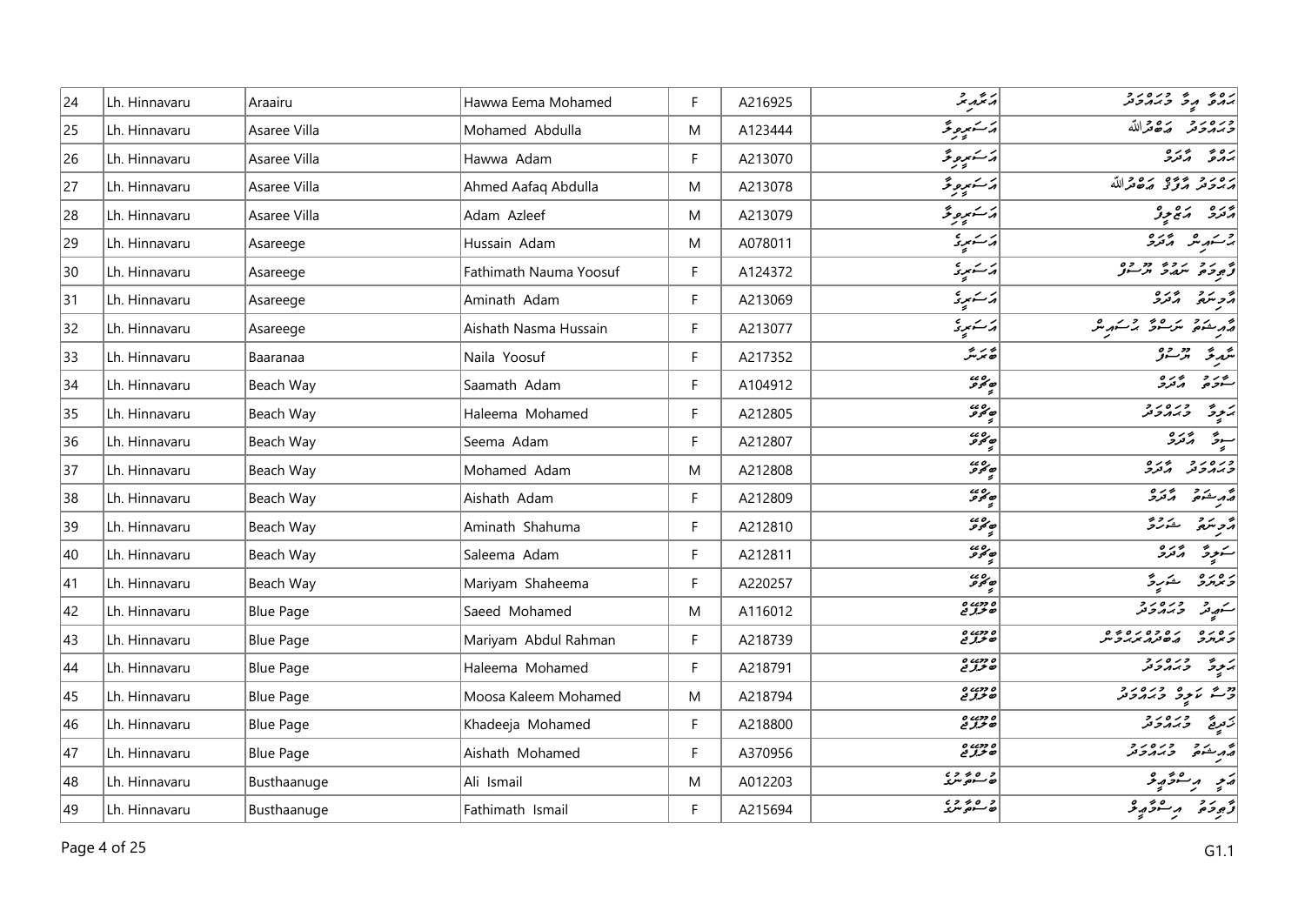| 50 | Lh. Hinnavaru | Busthaanuge        | Ilyas Ali Fulhu             | ${\sf M}$ | A215699 | و عدم و ،<br>حاصره مرد                           | پروټرنت په په پروژند                              |
|----|---------------|--------------------|-----------------------------|-----------|---------|--------------------------------------------------|---------------------------------------------------|
| 51 | Lh. Hinnavaru | Champaamaage       | Fathimath Hudha             | F         | A152488 | ىر ەيرىرى<br>كىمىسرتىرى                          | وٌودَهُ رُمَّرُ                                   |
| 52 | Lh. Hinnavaru | Champaamaage       | Sobira Ismail               | F         | A213726 | ىر ە د د ،<br>كى سرۇرى                           | ينعفر مشوره                                       |
| 53 | Lh. Hinnavaru | Champaamaage       | Aishath Nasra               | F         | A214163 | ىر 2 شەر<br>كى سرۇرى                             | مەر شىم ئىسىر                                     |
| 54 | Lh. Hinnavaru | Champaamaage       | Mariyam Fazla Abdul Latheef | F         | A378284 | ىر ھەم ئەت                                       | رەرە بەھ بەدەب<br>دىمەدد ئەشىر مەھىمەن جې         |
| 55 | Lh. Hinnavaru | Coupon Villa       | Mohamed Adam                | ${\sf M}$ | A083280 | تزبر مثر محرقحه                                  | כנסנכ בנס<br>כ <i>ג</i> ונכנ <sub>י</sub> ונקב    |
| 56 | Lh. Hinnavaru | Coupon Villa       | Ahmad Maasihu Mohamed       | ${\sf M}$ | A215615 | تقوير متعرقه                                     | גם גב ביית בגם גב                                 |
| 57 | Lh. Hinnavaru | Dhigali            | Mohamed Gasim               | M         | A009830 | مرتز مو<br>مر                                    | ورەر د گەسەۋ                                      |
| 58 | Lh. Hinnavaru | Dhigali            | Ahmed Anees Mohamed         | M         | A213299 | <sub>موم</sub> ح مو<br>ر                         | ره رو رس و دره رو                                 |
| 59 | Lh. Hinnavaru | Dhigali            | Aminath Eenaas              | F         | A213309 | مرتز مو                                          | أزجر سترور ويترب                                  |
| 60 | Lh. Hinnavaru | Dhigali            | Fathimath Inasath Mohamed   | F         | A213310 | <sub>قرى</sub> مو<br>مر                          | و دو مرسر وره دو                                  |
| 61 | Lh. Hinnavaru | Dhiggaagasdhoshuge | Hassan Mohamed              | ${\sf M}$ | A076443 | ه ۶ بر ۲۰۰۵ و د<br>تورد د که سوتورو              | يركبش وره دو                                      |
| 62 | Lh. Hinnavaru | Dhiggaagasdhoshuge | Aboobakuru Mohamed          | M         | A115646 | ہ پھر رہے و ء<br>توجری کی سسوتو ری               |                                                   |
| 63 | Lh. Hinnavaru | Dhiggaagasdhoshuge | Reema Hassan                | F         | A216931 | ہ پھر رہے و ء<br>توجری کی سسوتو ری               | پرچ پر سکھ                                        |
| 64 | Lh. Hinnavaru | Dhiggaagasdhoshuge | Mohamed Sobaah Hassan       | M         | A321073 | ہ بھر رہ ہو و تا<br>توہری <sub>ک</sub> ے مسونوری | ورەرو بەھ ئەسەش                                   |
| 65 | Lh. Hinnavaru | Dhoohimerige       | Hussain Fairooz             | ${\sf M}$ | A093486 | ود ره بره<br>فرر د برد                           | ير سكور محمد تروجي                                |
| 66 | Lh. Hinnavaru | Dhoohimerige       | Aminath Ahmed               | F         | A123489 | دد به په<br>تررڅ برنگ                            | أثرم سره در در د                                  |
| 67 | Lh. Hinnavaru | Dhoohimerige       | Hawwa Hussain               | F         | A150762 | ود ره بره<br>تررڅ بره                            | دەۋ بەسكەبلىر                                     |
| 68 | Lh. Hinnavaru | Dhoohimerige       | Ahmad Hussain               | ${\sf M}$ | A215580 | دد<br>قرر د عرد                                  | رەرد ئەسكەر                                       |
| 69 | Lh. Hinnavaru | Dhoohimerige       | Mariyam Hussain             | F         | A215582 | دو په په<br>ترر د مرد                            | دەرە جىمرى                                        |
| 70 | Lh. Hinnavaru | Dhoohimerige       | Zeena Ahmad                 | F         | A215585 | دد به په<br>تر <i>ر</i> ځ مرب                    | ى ئىگە ئەكرىقىد                                   |
| 71 | Lh. Hinnavaru | Dhoohimerige       | Mohamed Ahmad               | ${\sf M}$ | A215588 | دو د په په<br>ترر د مرد                          | כנסנכ נסנכ<br>כגמכת הגבת                          |
| 72 | Lh. Hinnavaru | Dhoohimerige       | Naziya Ahmed                | F         | A215590 | ود<br>قرر د عرد                                  | شجار من المركز و الم                              |
| 73 | Lh. Hinnavaru | Dhuvaafaru         | Abdulla Ibrahim             | ${\sf M}$ | A033508 | و و د ر<br>تر <i>وگ</i> مر                       | رەقراللە مەھمىرد                                  |
| 74 | Lh. Hinnavaru | Dhuvaafaru         | Ali Mohamed                 | M         | A047066 | و په ر<br>تر <i>وگ</i> مر                        | د دره دو.<br>مور درمارو                           |
| 75 | Lh. Hinnavaru | Dhuvaafaru         | Abdul Rahman Mohamed        | M         | A050255 | و پر بر<br>تر <i>وگ</i> تر                       | ره وه ره ده مدر و در د<br>پره تربر تر سر مدر و تر |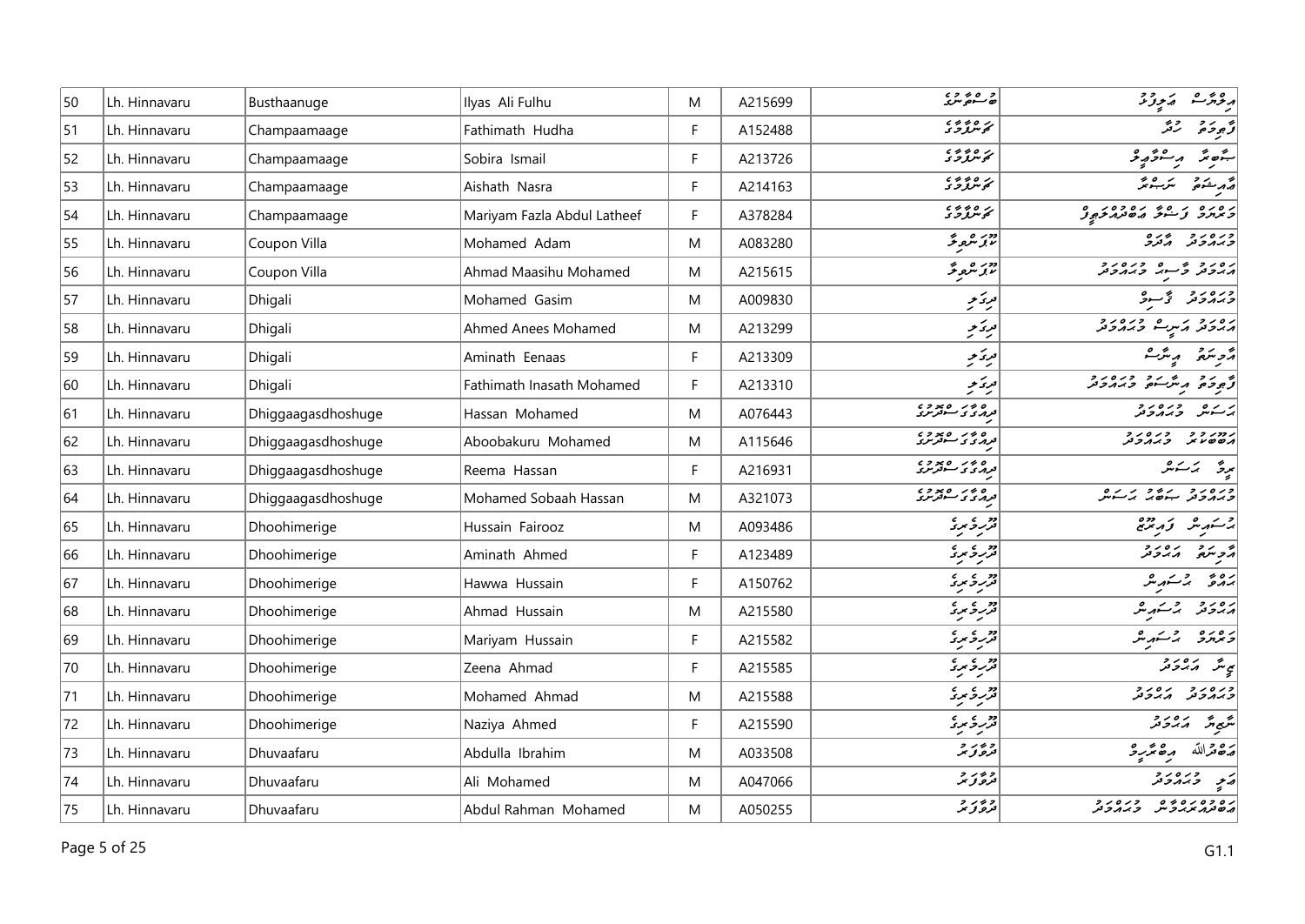| 76  | Lh. Hinnavaru | Dhuvaafaru    | Hussain Mohamed         | M  | A066135 | و په بر ح<br>تر <i>وگ</i> مر     | ج شهر شده در ۱۶۸۵ م                                                                                                     |
|-----|---------------|---------------|-------------------------|----|---------|----------------------------------|-------------------------------------------------------------------------------------------------------------------------|
| 77  | Lh. Hinnavaru | Dhuvaafaru    | Abdulla Ibrahim         | M  | A111466 | و په بر ح<br>تر <i>وگ</i> مر     | جەقراللە<br>برە ئۆرۈ                                                                                                    |
| 78  | Lh. Hinnavaru | Dhuvaafaru    | Mohamed Ali             | M  | A123508 | و په بر ح<br>مر <i>وگ</i> مر     | ورەرد كەي                                                                                                               |
| 79  | Lh. Hinnavaru | Dhuvaafaru    | Ahmed Mohamed           | M  | A138992 | و په ر<br>تر <i>وگ</i> مر        | גפגב בגםגב<br>גגבע בגגבע                                                                                                |
| 80  | Lh. Hinnavaru | Dhuvaafaru    | Ibrahim Mohamed         | M  | A213313 | و په بر و<br>تر <i>وگ</i> مر     | و ره ر و<br><i>د ب</i> رگرفر<br>ەر ھەترىر <i>ۋ</i>                                                                      |
| 81  | Lh. Hinnavaru | Dhuvaafaru    | Hawwa Mohamed           | F  | A213314 | و په ر<br>تر <i>وگ</i> مر        | ره د دره رو<br>برمر <i>و د بر</i> مرومر                                                                                 |
| 82  | Lh. Hinnavaru | Dhuvaafaru    | Aminath Ibrahim         | F  | A213318 | و پر بر<br>تر <i>وگ</i> تر       |                                                                                                                         |
| 83  | Lh. Hinnavaru | Dhuvaafaru    | Khadeeja Ali            | F  | A213319 | و په بر ح<br>تر <i>وگ</i> مر     | رَمْرِيحَ - مَا تَحْ                                                                                                    |
| 84  | Lh. Hinnavaru | Dhuvaafaru    | Mohamed Ibrahim         | M  | A213321 | و په ر<br>تر <i>وگ</i> مر        | - <i>در ور</i> و<br>5,50,00                                                                                             |
| 85  | Lh. Hinnavaru | Dhuvaafaru    | Raziyya Ali             | F  | A213324 | و په بر ح<br>مر <i>وگ</i> مر     | برجيده كالمح                                                                                                            |
| 86  | Lh. Hinnavaru | Dhuvaafaru    | Aishath Ali             | F  | A213329 | و په بر ح<br>مر <i>وگ</i> مر     | و المراسط المراسطين و المراسطين المراسطين المراسطين المراسطين المراسطين المراسطين المراسطين المراسطين المراسطين<br>مراس |
| 87  | Lh. Hinnavaru | Dhuvaafaru    | Fathimath Ali           | F  | A213332 | و په ر<br>تر <i>وگ</i> مر        | 5, 2, 5<br>رځ په                                                                                                        |
| 88  | Lh. Hinnavaru | Dhuvaafaru    | Shifaana Ali            | F. | A213334 | و در د<br>تروکو بر               | لمؤثر أيج                                                                                                               |
| 89  | Lh. Hinnavaru | Dhuvaafaru    | Ahudhu Ibrahim          | M  | A213336 | و ه ر و<br>تر <i>وگ</i> بر       | $rac{1}{5}$                                                                                                             |
| 90  | Lh. Hinnavaru | Dhuvaafaru    | Hawwa Ali               | F  | A213337 | و پر جر<br>تر <i>وگ</i> تر       | ره و مر                                                                                                                 |
| 91  | Lh. Hinnavaru | Dhuvaafaru    | Mohamed Khaazin Hussain | M  | A213340 | و په بر ح<br>مر <i>وگ</i> مر     | ورەرو ئىم ئۇر ئەسكەن                                                                                                    |
| 92  | Lh. Hinnavaru | Dhuvaafaru    | Abdulla Khizaan Hussain | M  | A213344 | و پر بر<br>تر <i>وگ</i> تر       | رَهُ قَرْاللَّهُ يَا تَحْتَمْرُ بِرْسَوْرِيْرَ                                                                          |
| 93  | Lh. Hinnavaru | Dhuvaafaru    | Mohamed Rishwan         | M  | A318553 | و پر بر<br>تر <i>وگ</i> تر       |                                                                                                                         |
| 94  | Lh. Hinnavaru | Dhuvaafaru    | Mariyam Nuha Ali        | F. | A321064 | و په تر چ                        | د ه ده دره کرد                                                                                                          |
| 95  | Lh. Hinnavaru | Diamond Villa | Hussain Ali             | M  | A104987 | ) ، برځ مرغ و ځه                 |                                                                                                                         |
| 96  | Lh. Hinnavaru | Diamond Villa | Jooliya Hussain         | F  | A215331 | ،<br>، رۇشنام <i>ۇ</i> ئى        | بر سور میں کیا<br>بر سور میں کیا<br>بیر بر بر سور میں                                                                   |
| 97  | Lh. Hinnavaru | Dolphin       | Ali Hassan Fulhu        | M  | A217037 | بره په<br>ډغرمر                  |                                                                                                                         |
| 98  | Lh. Hinnavaru | Dolphin       | Hawwa Mifazaa           | F. | A217050 | بوءِ <sub>و</sub> ير             | $rac{22}{5}$ $rac{22}{7}$                                                                                               |
| 99  | Lh. Hinnavaru | Dolphin       | Hassan Affan Ali        | M  | A217051 | لعوفر مر                         |                                                                                                                         |
| 100 | Lh. Hinnavaru | Dolphin       | Haleema Hamaasaa        | F. | A217715 | پوږمر                            | ىرىكى مەۋۋىر مېر<br>مەيرۇ - مەۋىر                                                                                       |
| 101 | Lh. Hinnavaru | Eridhon       | Aishath Mohamed         | F  | A064566 | <sup>ی</sup> بر تر مر<br>مرمرمنز | د در دره دره<br>مگه شوم وبرمرونر                                                                                        |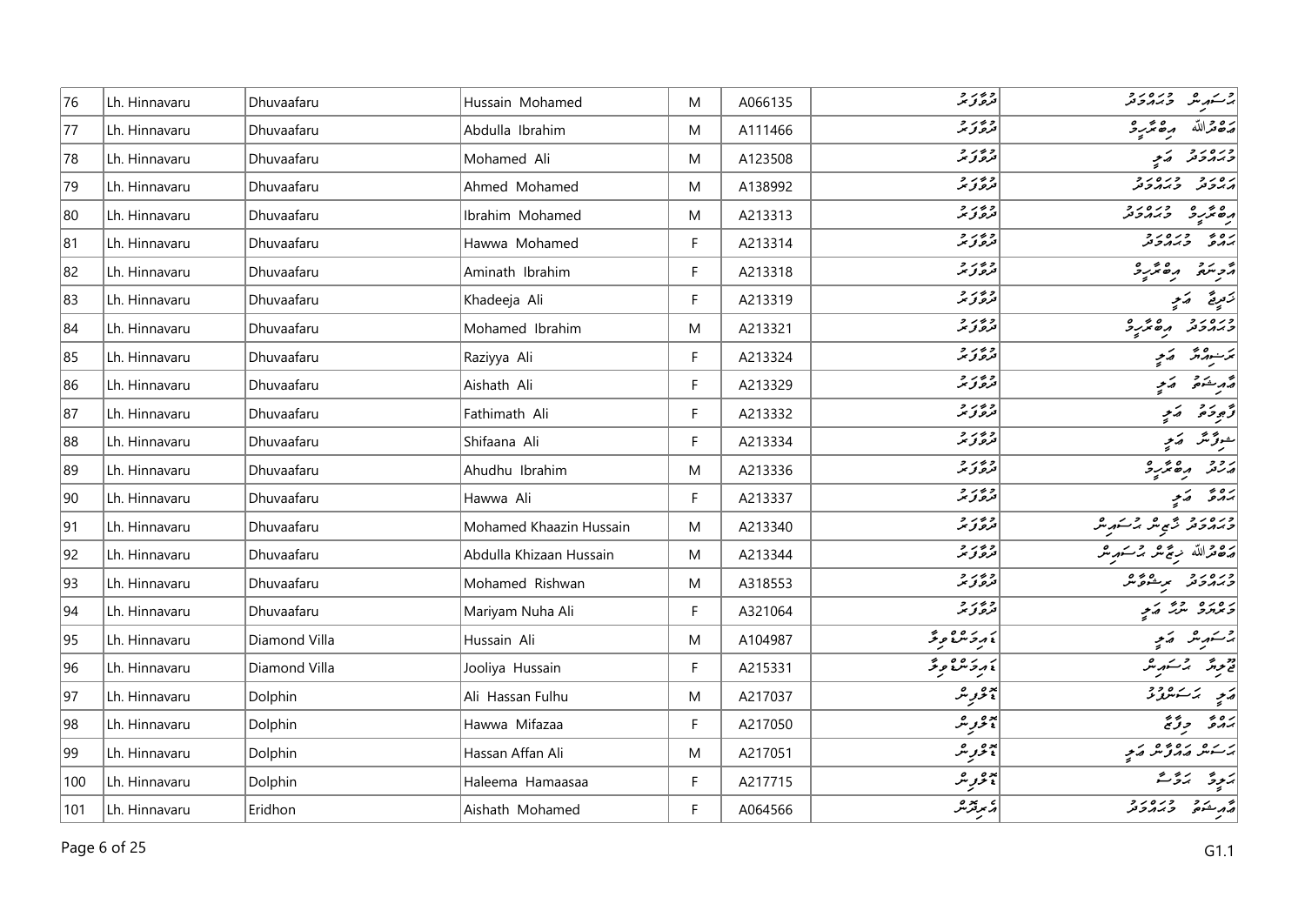| 102 | Lh. Hinnavaru | Eridhon      | Haajara Abdul Rahman      | $\mathsf F$ | A071265 | ە بىر قىرىگر                     | ر ه و ه د ه د و<br>پره تربر تر بر<br>ی ر بر<br>ترقی مگر |
|-----|---------------|--------------|---------------------------|-------------|---------|----------------------------------|---------------------------------------------------------|
| 103 | Lh. Hinnavaru | Eridhon      | Mariyam Mohamed           | F.          | A213346 | ې پر پیر مر<br>مرمرمنر           | ر ه ر ه<br><del>د</del> بربرد                           |
| 104 | Lh. Hinnavaru | Eridhon      | Mohamed Adam              | M           | A213348 | <sup>ی</sup> بر تر مر<br>مرمرمنز | ورەر د پرە<br><i>جد</i> ىرىتر ئ <i>رىرى</i>             |
| 105 | Lh. Hinnavaru | Everest      | Moosa Mohamed             | M           | A056306 | ې په په ده ه<br>مرغ مرسو         | وو عدد وراه د                                           |
| 106 | Lh. Hinnavaru | Everest      | Mohamed Hussain           | M           | A071532 | ې په په ده ه<br>مرغو سرچ         | ورەرو ئەسەر                                             |
| 107 | Lh. Hinnavaru | Everest      | Mohamed Yamin             | M           | A212861 | ى ر <sub>ى مە</sub> ھ            | ورەرو ۋە                                                |
| 108 | Lh. Hinnavaru | Falhoamaage  | Ahmed Fareez              | M           | A213678 | ر 0 ء ،<br>و د 5 د               | أرور وتربره                                             |
| 109 | Lh. Hinnavaru | Fareskoage   | Abdulla Ahmed             | M           | A213796 | ر ۽ هءِ<br>تو پڻرسونو پي         | رە قراللە كەردىر                                        |
| 110 | Lh. Hinnavaru | Fizaa        | Haleema Mohamed Fulhu     | F.          | A216522 | وتج                              | ر در در در دور<br>بروژ در درون                          |
| 111 | Lh. Hinnavaru | Fulhoi       | Aishath Ahmed             | F.          | A212667 | ويود                             | مەرشىمى مەردىر                                          |
| 112 | Lh. Hinnavaru | Gaadhisiyyaa | Amaanulla Hassan Abdulla  | M           | A219059 | و مور سوهر دیگر<br>مر            | مَرَّقَ بِمَراللَّهُ بَرَسَوْسَ مَرْدَّ قَرْاللَّه      |
| 113 | Lh. Hinnavaru | Gaadhisiyyaa | Haleemath Amaanath Hassan | F           | A219062 | تۇ تەرسىدە بىر<br>  سىمىدىسى     | پر دو دورو در ده                                        |
| 114 | Lh. Hinnavaru | Gaadhisiyyaa | Amanee Hassan Abdulla     | M           | A219064 | و محمد سوه پر<br>سر              | أرؤس برسوسه ره قرالله                                   |
| 115 | Lh. Hinnavaru | Gaadhisiyyaa | Fathimath Umaamaa Hassan  | F           | A219071 | پی مرسوم پی<br>  پی مرسوم پی     | ۋۈرۈ دەۋ بەسەر                                          |
| 116 | Lh. Hinnavaru | Gaskara      | Ibrahim Ismail            | M           | A010483 | ر 2 س <sup>ر</sup> بر            | رەئزېر رېئورگو                                          |
| 117 | Lh. Hinnavaru | Gaskara      | Mariyam Nasha             | F.          | A371520 | ى سەرىمىر                        | ر ه بر ه<br><del>د</del> بربر ژ<br>سرَيشَ               |
| 118 | Lh. Hinnavaru | Greenge      | Amir Shakeel              | M           | A057784 | ه مړينو <sup>ه</sup>             | ړ پر شور د                                              |
| 119 | Lh. Hinnavaru | Greenge      | Ibrahim Ismail            | M           | A123485 | ه مړسمه<br>د پ                   | ە ھەترىرى<br>رەھىرىرى                                   |
| 120 | Lh. Hinnavaru | Greenge      | Hawwa Ismail              | F           | A213696 | ه مړينو <sup>ه</sup>             | برەپچ<br>ەرسىۋەپەي                                      |
| 121 | Lh. Hinnavaru | Greenge      | Ahsan Ismail              | M           | A352591 | ە بېرىش <sub>ى</sub>             | رەبە ھەمۋەپ                                             |
| 122 | Lh. Hinnavaru | Guraha       | Adam Ismail               | M           | A047087 | ح مر ر<br>ئ                      | برىشۇپەيۋ<br>ء ر ہ<br>پر ترو                            |
| 123 | Lh. Hinnavaru | Guraha       | Fathimath Ismail          | F           | A082380 | د بر ر<br>بح <b>س</b> رتر        | ژوده پر دوږو                                            |
| 124 | Lh. Hinnavaru | Guraha       | Abdulla Iyaadh Adam       | Μ           | A212844 | ح مر بر<br>مح <b>س</b> رت        | رە قراللە مەمزىر مەرد                                   |
| 125 | Lh. Hinnavaru | Guraha       | Aminath Ismail            | $\mathsf F$ | A213315 | د بر ر<br>بر برگ                 | Reng racket                                             |
| 126 | Lh. Hinnavaru | Guraha       | Haleema Ismail            | F           | A213316 | ح مورً<br>مح <b>س</b> حررً       | بزموقر<br>وستوتموعه                                     |
| 127 | Lh. Hinnavaru | Guraha       | Abdulla Ismail            | M           | A213326 | ح مر ر<br>مح <b>س</b> رت         | رە داللە مەشۇر ئو                                       |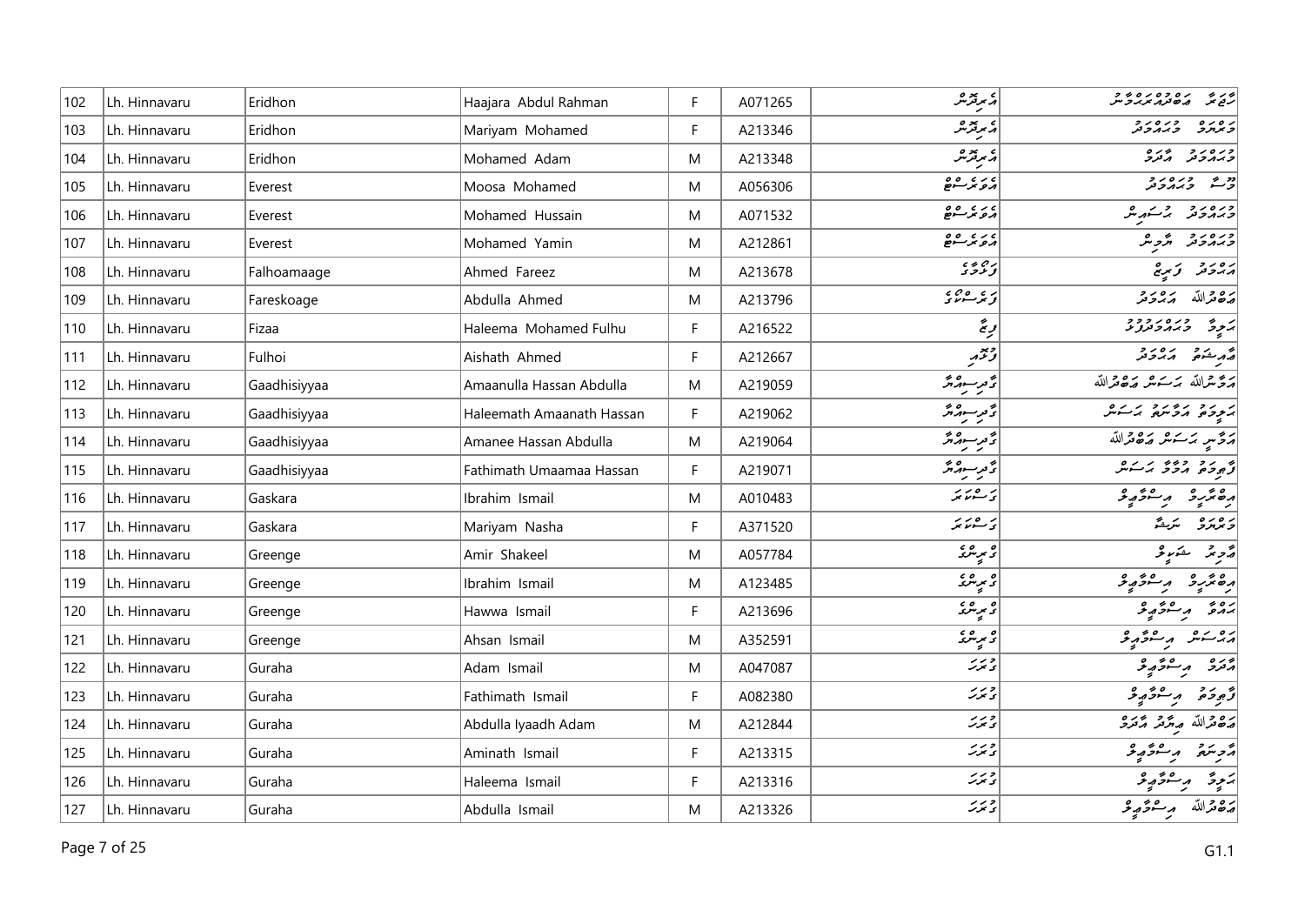| 128 | Lh. Hinnavaru | Guraha            | Zulaikha Ismail                  | F  | A213330 | ح مر ر<br>مح <b>س</b> رت        | تم محمد شركت من المستوجد المحمد المحمد المستوجد الم |
|-----|---------------|-------------------|----------------------------------|----|---------|---------------------------------|-----------------------------------------------------|
| 129 | Lh. Hinnavaru | Guraha            | Mariyam Ismail                   | F  | A213333 | و ر ر<br>ئ ئىرگ                 | دوره رعوٌ پو                                        |
| 130 | Lh. Hinnavaru | Guraha            | Shaheedha Ismail                 | F  | A213338 | ح مر ر<br>ئ                     | شربر معرور                                          |
| 131 | Lh. Hinnavaru | Guraha            | Aminath Haifa Adam               | F. | A224794 | و ر ر<br>ئ ئىرگ                 | أأوسكم كهرتى أأتدد                                  |
| 132 | Lh. Hinnavaru | Guraha            | Khadeeja Ismail                  | F. | A224797 | ح مر ر<br>ئ                     | زَمِرِيَّ رِ جُوَّرٍ وَ                             |
| 133 | Lh. Hinnavaru | Hasthee           | Mohamed Adam                     | M  | A055237 | ئرشقمچ                          | وره د وره                                           |
| 134 | Lh. Hinnavaru | Hasthee           | Yoosuf Thahseem Mohamed<br>Fulhu | M  | A213820 | ئرشقمچ                          | ח כם גם - ם כגם גבבד<br>חגיית ים גיייב ב גובעת ג    |
| 135 | Lh. Hinnavaru | Havaasaa          | Hassan Yoosuf                    | M  | A066872 | رۇشە                            | برسەش بۇسۇمى                                        |
| 136 | Lh. Hinnavaru | Havaasaa          | Hasaana Hassan                   | F  | A217288 | تەڭ شە                          | يُاسْتَمَرَّ بِرَسْتَمْرَ                           |
| 137 | Lh. Hinnavaru | Heeran            | Ahmed Abdulla                    | M  | A039543 | اپەتەبىر                        | برورد بره دالله                                     |
| 138 | Lh. Hinnavaru | Heeran            | Aishath Mohamed                  | F. | A072666 | رىرىىر                          | أشهر وره رو                                         |
| 139 | Lh. Hinnavaru | Heeran            | Mohamed Aboobakuru               | M  | A214896 | رىمەنىر                         | כנסנכ נחנכב<br>כגתכת תם סייג                        |
| 140 | Lh. Hinnavaru | Heeran            | Khadeeja Abdulla                 | F  | A214902 | رىرىگە                          | تزميعًا صَدَّة اللَّهُ                              |
| 141 | Lh. Hinnavaru | Heeran            | Hamdhaan Mohamed                 | M  | A352761 | رىمەنىر                         | رەپە درەرد<br>پروتۇس <i>وپەدو</i> تر                |
| 142 | Lh. Hinnavaru | Hikari            | Haleema Mohamed                  | F  | A213699 | ر را مر                         | و ره ر و<br><i>د ب</i> رگرفر<br>  پر پیچ            |
| 143 | Lh. Hinnavaru | Hikari            | Mohamed Yasir                    | M  | A213701 | رىكىر                           | כנסני ה"גיב"                                        |
| 144 | Lh. Hinnavaru | Hikari            | Khadheeja Haisha Shareef         | F  | A217389 | رىكىر                           | زَمِرِةً بَهْرِشٌ حَبَرٍوْ                          |
| 145 | Lh. Hinnavaru | Hinmaiy           | Ahmad Ismail                     | M  | A049931 | ر م <sup>ور ه</sup> و           | رەرد رەۋرو                                          |
| 146 | Lh. Hinnavaru | Hinmaiy           | Aishath Shirumeen                | F  | A123519 | برمرده                          | وكرمشكم المستوركر والكر                             |
| 147 | Lh. Hinnavaru | Hinmaiy           | Fathimath Simana                 | F  | A216441 | ر مرد ه                         | ۇ بودۇ سۆر                                          |
| 148 | Lh. Hinnavaru | Hinmaiy           | Khadheejath Samna Ahmed          | F  | A365096 | ر مرد ه                         | تزمره دره و رورد                                    |
| 149 | Lh. Hinnavaru | Hudhufinifenmaage | Khadeeja Ibrahim                 | F  | A011884 | ئەقرى <sub>ر مىز</sub> ھەممى ئە | دَمِيعٌ رِهْ مَّرِ وْ                               |
| 150 | Lh. Hinnavaru | Hudhufinifenmaage | Siviyya Naeem                    | F. | A073077 | ژن <i>ترو بىرتى مەھ</i>         |                                                     |
| 151 | Lh. Hinnavaru | Hudhufinifenmaage | Ibrahim Umar                     | M  | A126079 | 2 قرىر سرى مركزى                | ا پرځه تر پر د<br>ەرىر                              |
| 152 | Lh. Hinnavaru | Hudhufinifenmaage | Fathimath Haroon                 | F  | A213853 | 3 قرىر سرى مركزى                | و دو ودوه                                           |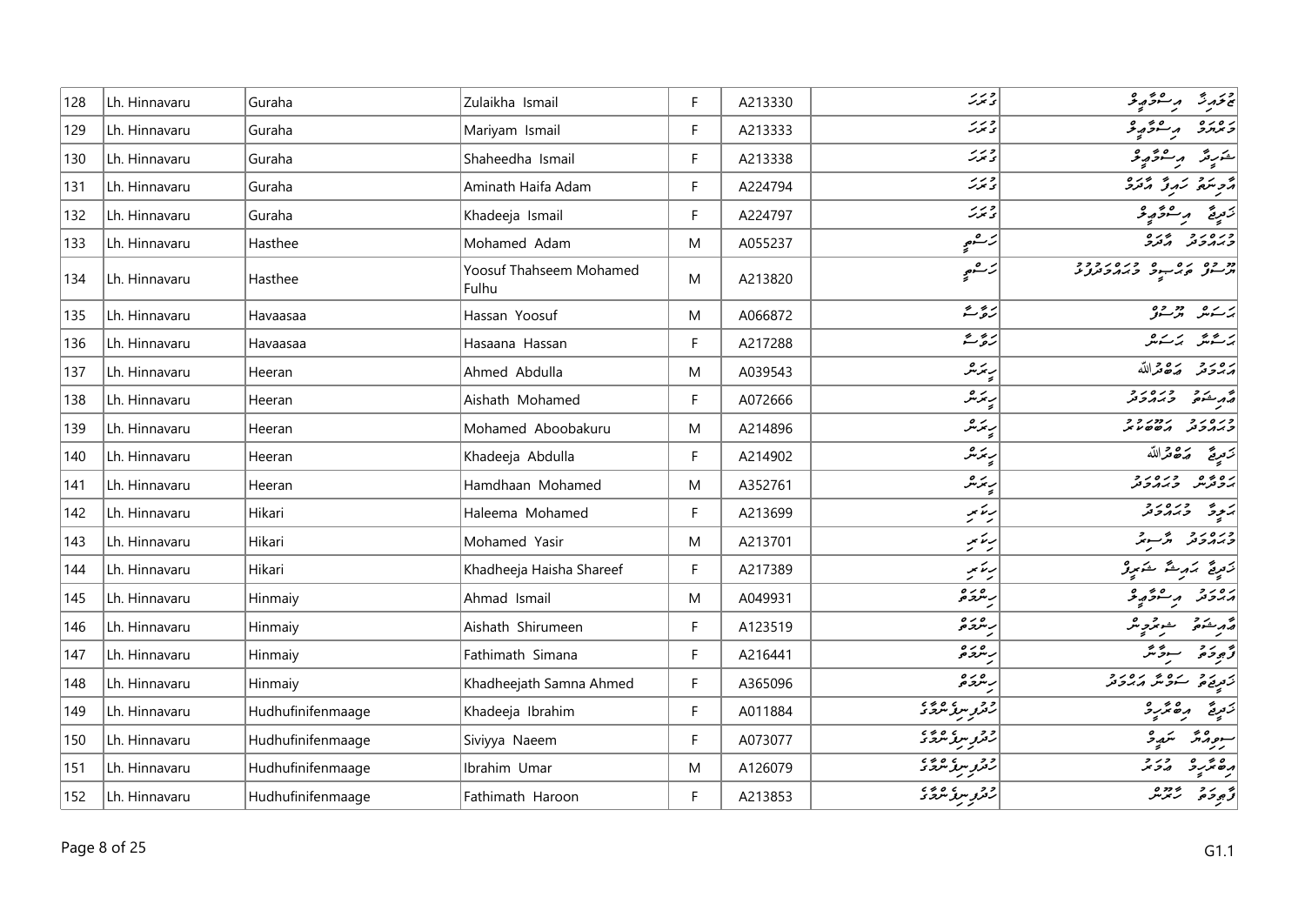| 153 | Lh. Hinnavaru | Hudhufinifenmaage | Aishath Simana Ibrahim   | F         | A213856 | 2 قرىر سرىگە مۇھ ئە                     | ړٌ رځنی سرځنګر ره ټررو                          |
|-----|---------------|-------------------|--------------------------|-----------|---------|-----------------------------------------|-------------------------------------------------|
| 154 | Lh. Hinnavaru | Hudhufinifenmaage | Umaru Eamaan Ibrahim     | M         | A217348 | 2 قرىر سرى مركزى<br>  2 قرىر سرى مركزى  | ودبر ودمر وهنرو                                 |
| 155 | Lh. Hinnavaru | Hudhuhiri         | Aminath Shifana Adam Koi | F.        | A218957 | رقم زیر<br> رقم رسم                     | ה<br>הקיים לינציה העקייה                        |
| 156 | Lh. Hinnavaru | Hudhuhiri         | Siraj Adam               | M         | A218959 | و و<br>رکور مر                          | سوړځ ډګره                                       |
| 157 | Lh. Hinnavaru | Hudhuhiri         | Haleemath Shahula Adam   | F         | A218960 | رحمور پر                                | ر د د د دور دره<br>پروژه شررتی مادر             |
| 158 | Lh. Hinnavaru | Hudhuhiri         | Shameeha Adam            | F         | A218961 | و و<br>رکوریو                           | شَوِرٌ الرَّمْرَةِ                              |
| 159 | Lh. Hinnavaru | Hulhaguge         | Ismail Dawood            | M         | A046928 | و ر و ،<br>رى ى                         | ת ביצוב החינה                                   |
| 160 | Lh. Hinnavaru | Hulhaguge         | Faruhad Dawood           | ${\sf M}$ | A106636 | و ر و ،<br>رى ى                         | د و د و و و و و و<br>  تو بورس بو العراق        |
| 161 | Lh. Hinnavaru | Hulhaguge         | Mohamed Nishan           | M         | A146198 | و ر و ،<br>رنگ ی                        | و ره ر د<br>تر <i>پر ډ</i> تر<br>سرڪرشر         |
| 162 | Lh. Hinnavaru | Hulhaguge         | Khadeeja Abdulla         | F.        | A215845 | و ر و ،<br>رنگ ی                        | ترميعً صَرَّة اللَّهُ                           |
| 163 | Lh. Hinnavaru | Hulhaguge         | Mariyam Shafa-ath        | F         | A215875 | و ر و ،<br>رى ى                         | رەرە شەدرد                                      |
| 164 | Lh. Hinnavaru | Hulhaguge         | Mohamed Shafaan          | M         | A217457 | و ر و ،<br>رند و د                      | ورەرو رەپەر<br><i>دىد</i> رونر شۆ <i>ۋە</i> شر  |
| 165 | Lh. Hinnavaru | Huvan             | Mariyam Ibrahim Fulhu    | F         | A123497 | حەر ھ<br>سرە مىر                        | ە ھېڭرىرو د د<br>ر ه ر ه<br><del>ر</del> بربرگر |
| 166 | Lh. Hinnavaru | Huvan             | Fathimath Zakariyya      | F         | A156013 | حەر ھ<br>سرە مىر                        | توجوخر تمامه والمحمد                            |
| 167 | Lh. Hinnavaru | Huvan             | Aishath Ibrahim Fulhu    | F         | A215908 | حەر ھ<br>سرە مىر                        | ومشتم مەردى                                     |
| 168 | Lh. Hinnavaru | Huvan             | Ahmed Ibrahim            | M         | A215912 | د ر ه<br>رو مگر                         | גפנק גם ביקב                                    |
| 169 | Lh. Hinnavaru | Javaahiru Vaadhee | Mohamed Hassan           | M         | A023973 | ئے قریر ترقی فیر                        | ورەرو پەسەش                                     |
| 170 | Lh. Hinnavaru | Javaahiru Vaadhee | Ali Hassan               | M         | A215000 | ئے قرىر ترقى تىر                        | أەيج أيم سكانتل                                 |
| 171 | Lh. Hinnavaru | Javaahiru Vaadhee | Khalid Hassan            | M         | A215002 | ئے قریر ترقی میں                        | تزوقر الإسكانل                                  |
| 172 | Lh. Hinnavaru | Javaahiru Vaadhee | Ahmad Saneeh Ibrahim     | M         | A217401 | ئے قریر ترقی پیر                        | ړ ور د سرمند مه پره پر                          |
| 173 | Lh. Hinnavaru | Javaahiru Vaadhee | Hawwa Hamda Khalid       | F         | A321081 | ئے قرىر ترقى تىيە                       | رەپ رەپ ۋىر                                     |
| 174 | Lh. Hinnavaru | Jeymugasdhoshuge  | Azfa Mohamed             | F         | A215758 | دے و رے پو و ء<br>فع حرمی مسلومور       | رە درەرد                                        |
| 175 | Lh. Hinnavaru | Kadhurumaage      | Saeed Aboobakuru         | M         | A011560 | ر و و د  ،<br>ما توبوری                 | בו המיני בי                                     |
| 176 | Lh. Hinnavaru | Kadhurumaage      | Shamiya Saeed            | F.        | A120318 | ر و و د  ،<br>ما توبوری                 | شورو سور                                        |
| 177 | Lh. Hinnavaru | Kadhurumaage      | Yahuyaa Aboobakuru       | M         | A149041 | ر و و د د<br>ما تعریمر <del>ت</del> ر ی | بزيريش<br>77/77/7                               |
| 178 | Lh. Hinnavaru | Kadhurumaage      | Sahuvaan Saeed           | M         | A213062 | ر و و د د<br>ما تعریمر <del>ت</del> ر ی | سەرەش سەمەتر                                    |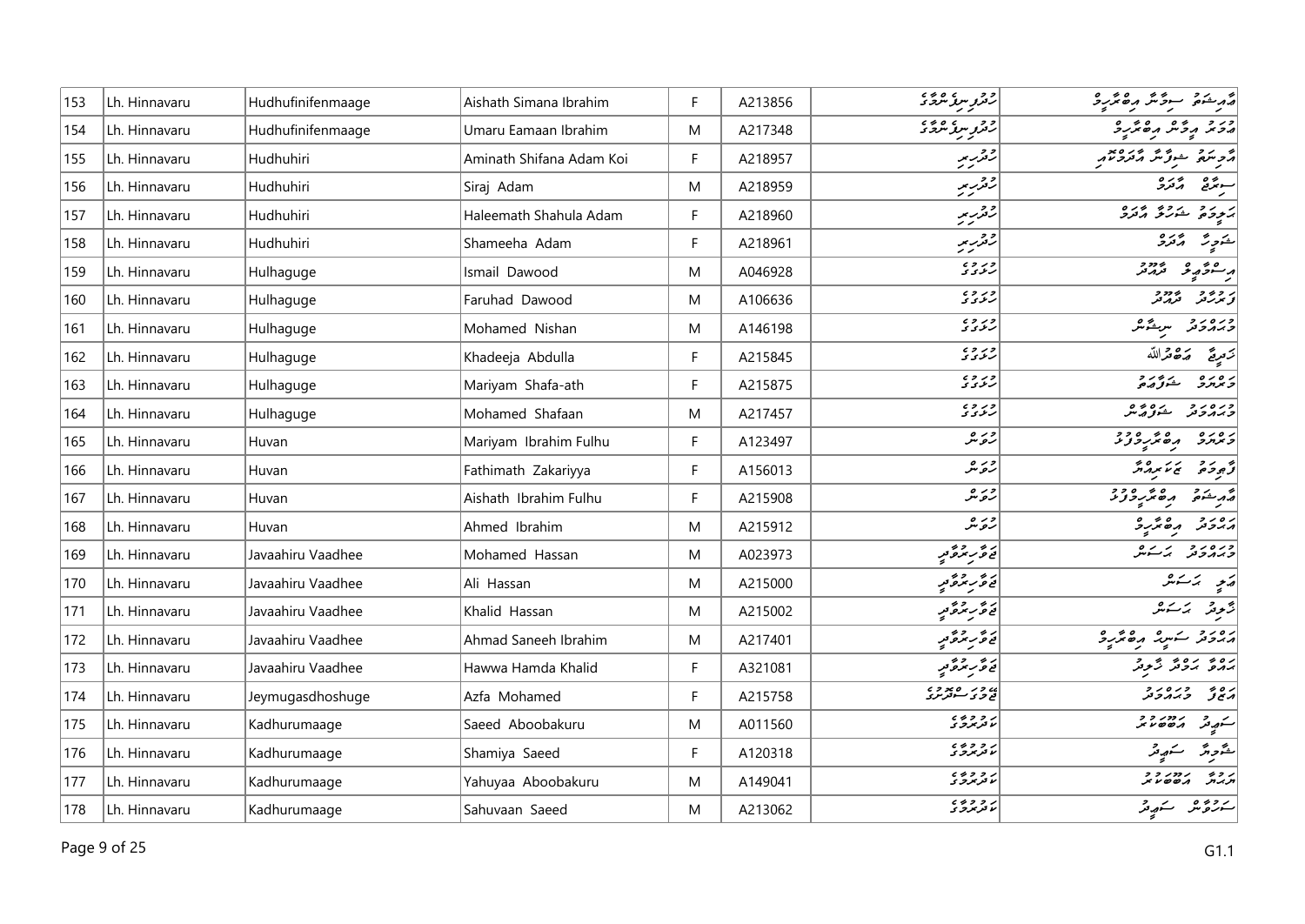| 179 | Lh. Hinnavaru | Kadhurumaage         | Aminath Ihma              | F  | A213064 | ر و و د ،<br>ما توبوری                    | ەرىر<br>لأحر مئرة                                                                                                                                                                                                               |
|-----|---------------|----------------------|---------------------------|----|---------|-------------------------------------------|---------------------------------------------------------------------------------------------------------------------------------------------------------------------------------------------------------------------------------|
| 180 | Lh. Hinnavaru | Kalee                | Ahmad Adam                | M  | A035593 | ئىمو                                      | بر 2 پر د<br>مربر تر تر<br>پور ہ<br>مرکزو                                                                                                                                                                                       |
| 181 | Lh. Hinnavaru | Kalee                | Mihad Mohamed             | M  | A080053 | ئىي                                       | و رە ر د<br><i>د ب</i> رگرىز<br>و گرگر                                                                                                                                                                                          |
| 182 | Lh. Hinnavaru | Kalhuvakaruge        | Mariyam Mahmood           | F. | A154771 | ر ور ر و ،<br>ما نوء ما بوی               | ر ه دو و<br>تربر <del>و</del> تر<br>ر ه ر ه<br><del>ر</del> بربرگ                                                                                                                                                               |
| 183 | Lh. Hinnavaru | Kalhuvakaruge        | Mahmood Abdul Rahman      | M  | A215879 | ر ور ر و ،<br>ما نوه ما بوی               | ر ٥ <i>٥ ٥ ٥ ٥ ٥ ٠</i><br>۵ <i>۵ تر ۸ بر بر</i> ر<br>ر ه دد و<br>تربر تر تر                                                                                                                                                     |
| 184 | Lh. Hinnavaru | Kalhuvakaruge        | Aishath Mahmood           | F  | A215880 | ر ور ر و ،<br>ما تره ما بوي               | انجه رخص ده دو <del>د</del><br>امگار شده کلیدوند                                                                                                                                                                                |
| 185 | Lh. Hinnavaru | Kalhuvakaruge        | Khadeeja Mahamoodh        | F. | A215881 | ر ور ر و ،<br>ما نده ما موی               | ر ر م دود و<br>زىرى <sub>غ</sub> كەردىر                                                                                                                                                                                         |
| 186 | Lh. Hinnavaru | Kalhuvakaruge        | Mihusaan Mahmood          | M  | A215882 | ر ور ر و ،<br>ما تره ما بوي               | ورمشش وره دو                                                                                                                                                                                                                    |
| 187 | Lh. Hinnavaru | Kashikeyogasdhoshuge | Fathimath Ismail          | F  | A152313 | ر په در ه پر و ،<br>د نود مرد سوتونود     |                                                                                                                                                                                                                                 |
| 188 | Lh. Hinnavaru | Kashikeyogasdhoshuge | Sanfa Ali                 | F  | A212857 | ر ر ، پر ر ه پر و ،<br>با برنامری سوتوبری | سەھۇ<br>ەتىر                                                                                                                                                                                                                    |
| 189 | Lh. Hinnavaru | Keeranmaage          | Sanfa Aboobakuru          | F. | A081926 | ر ه و و ،<br>با بر مرد د                  | 52722                                                                                                                                                                                                                           |
| 190 | Lh. Hinnavaru | Kelaige              | Mohamed Maahee Hussain    | M  | A217464 | ى ئەھەم                                   | ورەرو ۋر برختر ش                                                                                                                                                                                                                |
| 191 | Lh. Hinnavaru | Kinaaraage           | Khadeeja Ahmad            | F  | A041456 | ر پر پر ،<br>در متر پور                   | تزريع أزرود                                                                                                                                                                                                                     |
| 192 | Lh. Hinnavaru | Kinaaraage           | Hawwa Ahmed               | F  | A215369 | ىدىشى<br>بىر مىترىمى                      | ره د برورد<br>برادگان مرکزدگر                                                                                                                                                                                                   |
| 193 | Lh. Hinnavaru | Kudahithi            | Adam Ali                  | M  | A033654 | دي<br>ما ڏيو                              | أرمزو كدمج                                                                                                                                                                                                                      |
| 194 | Lh. Hinnavaru | Kudahithi            | Khadeeja Ali              | F. | A212839 | د ر<br>را د ره<br>س                       | تزمريعًا الأمر                                                                                                                                                                                                                  |
| 195 | Lh. Hinnavaru | Kudahithi            | Shareefa Mohamed Kaleyge  | F  | A212841 | دي<br>ما ڏيو                              | شكيرة ورەرورى                                                                                                                                                                                                                   |
| 196 | Lh. Hinnavaru | Liboamaage           | Ahmed Hassan              | M  | A111999 | م چې د ،<br>مرگ د د                       | رەرد برىش                                                                                                                                                                                                                       |
| 197 | Lh. Hinnavaru | Lucky                | Abdul Hameed Abdul Kareem | M  | A066991 | ائخرس                                     | ן פרס בפיק ברי המודע ברי היי ברי היי ברי היי ברי היי ברי היי ברי היי ברי היי ברי היי ברי היי ברי היי ברי היי ב<br>המודע ברי היי היי ברי היי ברי היי ברי היי ברי היי ברי היי ברי היי ברי היי ברי היי ברי היי ברי היי ברי היי ברי |
| 198 | Lh. Hinnavaru | Lucky                | Kareema Abdul Kareem      | F  | A131269 | لتحبير                                    | ر ده ده ده در ده کند د                                                                                                                                                                                                          |
| 199 | Lh. Hinnavaru | Lucky                | Nihaad Mohamed            | M  | A215409 | ائچە<br>پە                                | سرمجر وره رو                                                                                                                                                                                                                    |
| 200 | Lh. Hinnavaru | Maavai               | Abdulla Jaufar            | M  | A024001 | و<br>ترءم                                 | حرة و الله تحصور                                                                                                                                                                                                                |
| 201 | Lh. Hinnavaru | Maazee               | Hussain Ibrahim Koi       | M  | A051131 | و<br>ترسمج                                | بر سکر شهر مقر بر در معمور                                                                                                                                                                                                      |
| 202 | Lh. Hinnavaru | Maazee               | Ibrahim Hussain Koi       | M  | A070337 | و<br>ترسمج                                | גם ג'ר ג' אית יותר                                                                                                                                                                                                              |
| 203 | Lh. Hinnavaru | Maazee               | Ahmed Imran               | M  | A152826 | لحقيمي                                    | גפגד פיצית                                                                                                                                                                                                                      |
| 204 | Lh. Hinnavaru | Maazee               | Aishath Ismail Fulhu      | F. | A224169 | رحمي                                      | گهرختم به عرصور                                                                                                                                                                                                                 |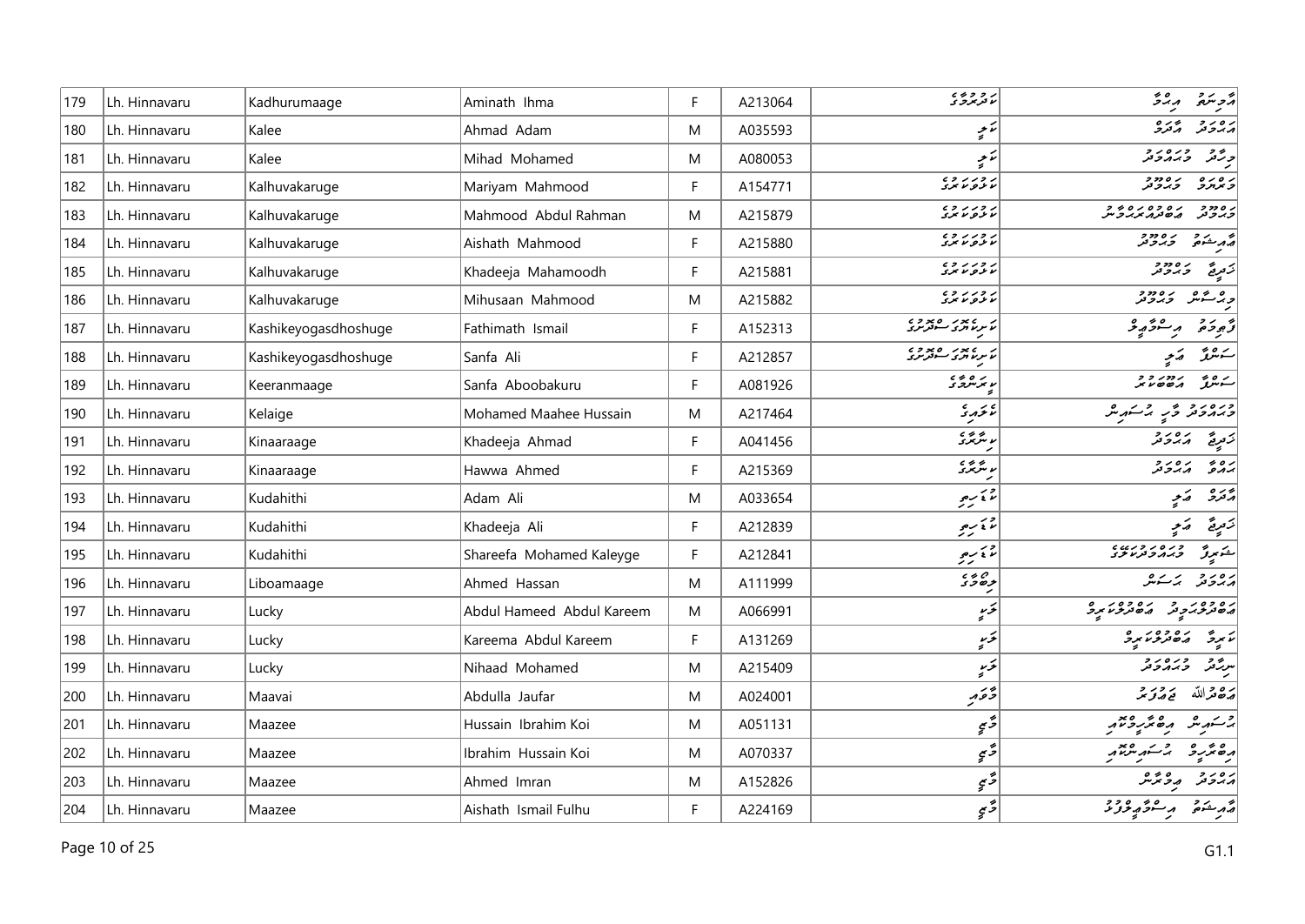| 205 | Lh. Hinnavaru | Maazee            | Hussain Ismail              | M           | A224171 | رحمي                                          | و سکه شر می شرکته د                                    |
|-----|---------------|-------------------|-----------------------------|-------------|---------|-----------------------------------------------|--------------------------------------------------------|
| 206 | Lh. Hinnavaru | Madhrasaadhoshuge | Fathmath Hasma              | F           | A215684 | ر ٥ ر پر ۶ د ٥<br>۶ د ترسگ <sup>5</sup> ترىرى | توجدة والمستر                                          |
| 207 | Lh. Hinnavaru | Madhrasaadhoshuge | Aminath Hidhfa              | F           | A215686 | ر ہ ر بے یو و ،<br>ترتریز سگوترین             | أأروسكو الروقر                                         |
| 208 | Lh. Hinnavaru | Matharesmaage     | Adam Abdulla                | M           | A011143 | ر ر ، ر ه » ،<br>وه پر سوو د                  | وترة وكافرالله                                         |
| 209 | Lh. Hinnavaru | Meezaan           | Hassan Mohamed              | M           | A213728 | احبة عمر                                      | يركسش وبره برو                                         |
| 210 | Lh. Hinnavaru | Meezaan           | Mariyam Mohamed             | F.          | A213729 | حەيچ يىر                                      | و ره ر و<br>تر پر ژنر<br>ر ه ر ه<br><del>د</del> بربرد |
| 211 | Lh. Hinnavaru | Meezaan           | Yoosuf Mohamed              | M           | A213730 | حەيچ يىر                                      | و ره ر و<br>تر پر ژنر<br>در حره                        |
| 212 | Lh. Hinnavaru | Meezaan           | Fathimath Mohamed           | F           | A213731 | حەيچ يىگە                                     | و ده دره در                                            |
| 213 | Lh. Hinnavaru | Meezaan           | Aminath Mohamed             | F           | A213732 | حي تيمبر                                      | ه د د دره در<br>مرد شهر د در د                         |
| 214 | Lh. Hinnavaru | Mirihimaage       | Abdulla Adam                | M           | A046954 | او بوروی<br>اب                                | مَدْهِ مَرْ اللّهِ مَحْ مَرْ مَرْ                      |
| 215 | Lh. Hinnavaru | Mirihimaage       | Mohamed Abdulla             | M           | A126632 | د برر دی<br>ر ر ر                             | وره رو ده دالله                                        |
| 216 | Lh. Hinnavaru | Mirihimaage       | Adam Abdulla                | M           | A215345 | د برر د و<br>  د برر د و                      | وتره وكامرالله                                         |
| 217 | Lh. Hinnavaru | Mirihimaage       | Haleema Abdulla             | F.          | A215346 | او بور وي<br>اب                               | برَحِيقٌ بَرَصْعَرْاللَّهُ                             |
| 218 | Lh. Hinnavaru | Mirihimaage       | Ahmed Ath-har               | M           | A215358 | د برر دی<br>ربر ر                             | ره رو ره رو                                            |
| 219 | Lh. Hinnavaru | Mirihimaage       | Mariyam Azha Abdulla Adam   | F.          | A217425 | او بور و ځ<br><u>د ر</u>                      | ره ره روی ره دالله وره                                 |
| 220 | Lh. Hinnavaru | Mirihimaage       | Aishath Aroofa Abdulla Adam | F           | A220249 | و بور دی<br>ر ر ر                             | م مشوم معزى مصرالله معره                               |
| 221 | Lh. Hinnavaru | Mirusmaage        | Mohamed Noor                | M           | A346751 | د بر ۱۵۵۵<br>د بر سود د                       | כנסני כבר<br>כגולכני ייטול                             |
| 222 | Lh. Hinnavaru | Moonimaage        | Ibrahim Yoosuf Fulhu        | M           | A114597 | وه سرچ ی<br>حس                                | ره پژره در دود.<br>د هنگرد در دور                      |
| 223 | Lh. Hinnavaru | Moonimaage        | Mohamed Yoosuf Fulhu        | M           | A215246 | יי<br>קייקבצ                                  | כנסנכ מ- כסככ<br><i>כג</i> תכת ת—נצע                   |
| 224 | Lh. Hinnavaru | Moonimaage        | Haleema Yoosuf Fulhu        | $\mathsf F$ | A215249 | دو سرچ ی<br>حر سرچ <sub>ک</sub>               | پروژه در ده دور<br>  پروژه در سورون                    |
| 225 | Lh. Hinnavaru | Moonimaage        | Mariyam Yoosuf Fulhu        | F.          | A215250 | חי<br>ב"יקב"ב                                 | ره ره دو وه وه<br>د بربرد الرسوتوتون                   |
| 226 | Lh. Hinnavaru | Moonimaage        | Rifga Mohamed Yoosuf        | F.          | A217406 | دو په په<br>د سرچر                            |                                                        |
| 227 | Lh. Hinnavaru | Moonimaage        | Reena Mohamed Yoosuf Fulhu  | F           | A321100 | دد په په<br>د سرچ د                           | <br>  پرسگ و بر مرو تر افزایل در مرو و و               |
| 228 | Lh. Hinnavaru | Naadu             | Mohamed Ahmed               | M           | A103621 | ىترىج                                         | כנסנכ נסנכ<br>כגמכנג הגבנג                             |
| 229 | Lh. Hinnavaru | Naadu             | Siththi                     | F           | A213745 | ىتىڭ                                          | سروع                                                   |
| 230 | Lh. Hinnavaru | Nashaage          | Abdul Rahman Hussain        | M           | A062076 | ىر بە ي<br>سۈيۈى                              |                                                        |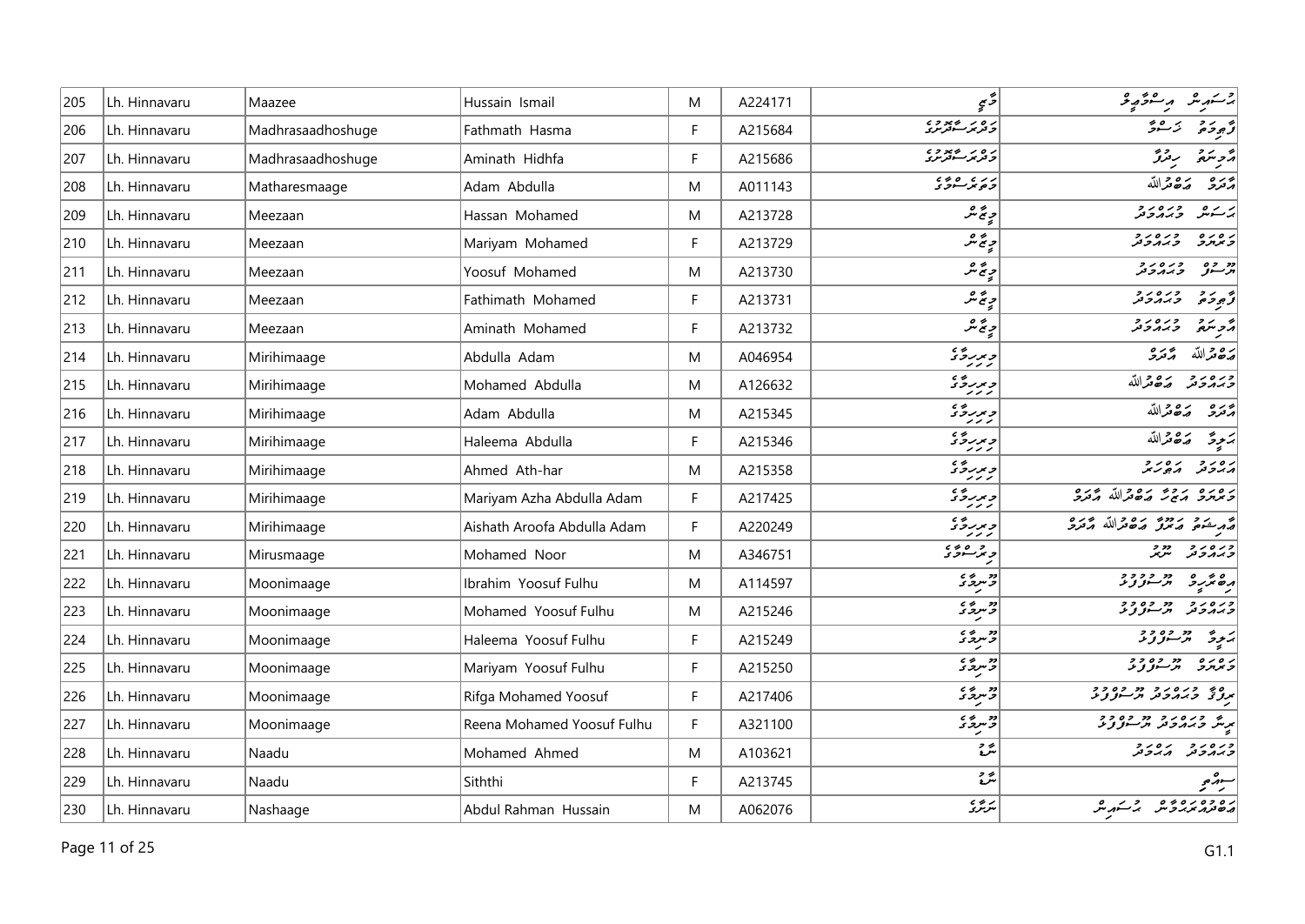| 231 | Lh. Hinnavaru | Nashaage     | Mohamed Abdul Rahman        | M         | A143954 | ر و ،<br>سربری                 | כנסנכ נסכסנסקס<br>כגמכנה משנמינגלית                   |
|-----|---------------|--------------|-----------------------------|-----------|---------|--------------------------------|-------------------------------------------------------|
| 232 | Lh. Hinnavaru | Nashaage     | Asma Abdul Rahman           | F         | A213800 | ر پر ہ<br>سربری                | ر ه و ه د ه د ه<br>پره تر بربر تر س<br>رَائەتە        |
| 233 | Lh. Hinnavaru | Nashaage     | Adam Abdul Rahman           | M         | A213802 | ر پر ہ<br>سربری                | ر ه د ه ر ه د ه<br>پره تر پر برگر<br>یور ہ<br>مرکزو   |
| 234 | Lh. Hinnavaru | Nashaage     | Nuha Abdul Rahman           | F         | A213803 | ر و ،<br>سربری                 | ر ه و ه د ه د ه<br>پره تربر تر س<br>سریر<br>سربر      |
| 235 | Lh. Hinnavaru | Nashaage     | Yashfa Abdul Rahman         | F.        | A217310 | ر و ،<br>سربری                 | ره وه ره د ه<br>پره تربر تر تر<br>ېز شوتژ             |
| 236 | Lh. Hinnavaru | Nedhunge     | Ibrahim Abdulla             | M         | A082605 | ے و ه ۽<br>سرپرسر <sub>ک</sub> | مرە ئرىرى ئەھىراللە                                   |
| 237 | Lh. Hinnavaru | Nedhunge     | Abdul Sattar Hussain Fulhu  | M         | A150579 | ے و ہ ۽<br>سربرسر              |                                                       |
| 238 | Lh. Hinnavaru | Nedhunge     | Sanfa Abdulla               | F         | A213640 | ے و ہ ے<br>سربرسری             | سكسر وكالله                                           |
| 239 | Lh. Hinnavaru | Nedhunge     | Ahmed Abdulla               | M         | A213644 | ے و ہ ۽<br>سربرسر              | برەرد برە دالله                                       |
| 240 | Lh. Hinnavaru | Nedhunge     | Hawwa Abdulla               | F.        | A213647 | ے و ه ۽<br>سرپرسر <sub>ک</sub> | بروء بره قرالله                                       |
| 241 | Lh. Hinnavaru | Nedhunge     | Abdulla Ashraf Ahmed        | M         | A213659 | ے و ه ۽<br>سرپرسر <sub>ک</sub> | رە قراللە مەشىرى بەر د                                |
| 242 | Lh. Hinnavaru | Nedhunge     | Mohamed Mushraf Ahmad       | M         | A217300 | ء و ه ۽<br>سرپرسر              | وره رو و وره ره رو<br><i>وب</i> رمرونر و شوبرز مبرونر |
| 243 | Lh. Hinnavaru | Nedhunge     | Haleema Mazuna Abdul Sattar | F         | A217303 | ے و ه ۽<br>سرپرسر              | ג פי גרפי גם כם גם פי כ                               |
| 244 | Lh. Hinnavaru | New Delhi ge | Easa Abdul Kareem           | M         | A001846 | سره مرمر مر ځ                  |                                                       |
| 245 | Lh. Hinnavaru | New Delhi ge | Adam Easa                   | M         | A154716 | سره مره مو ء<br>سره مر         | وره په ش                                              |
| 246 | Lh. Hinnavaru | New Delhi ge | Aminath Zumra               | F         | A215274 | ە ھەمەھرى<br>ئەسرە مەم         | ړ ده ده پر                                            |
| 247 | Lh. Hinnavaru | New Delhi ge | Fathimath Hanaan Easa       | F.        | A217422 | سره مره موء                    | قەم ئەنگە مەت                                         |
| 248 | Lh. Hinnavaru | Neyza        | Aishath Mohamed             | F         | A123492 | ير بر<br>سرچ                   | ه دره دره دره<br>مگرشوه وبردونر                       |
| 249 | Lh. Hinnavaru | Neyza        | Khadeeja Hussain            | F.        | A215583 | سمج                            | تزمريق   برستمبر بنز                                  |
| 250 | Lh. Hinnavaru | Neyza        | Majida Mohamed              | F.        | A216478 | سمج                            | و رە ر د<br><i>د ب</i> رگەنز<br>وَّمْحِ مَّرُ         |
| 251 | Lh. Hinnavaru | Neyza        | Fathimath Mohamed           | F.        | A216481 | سرچ                            | قروح وبره دو                                          |
| 252 | Lh. Hinnavaru | Neyza        | Hawwa Mohamed               | F         | A216486 | سمج                            | رەپچ<br>برگر<br>و ره ر د<br>تر پر ژنر                 |
| 253 | Lh. Hinnavaru | Neyza        | Maajidh Mohamed             | M         | A223716 | تتويج                          | و دره دره د                                           |
| 254 | Lh. Hinnavaru | Niru         | Ahmad Nizar Umar            | ${\sf M}$ | A012391 | سریز                           | גפגב תשיב בגב                                         |
| 255 | Lh. Hinnavaru | Niru         | Haleemath Nizee             | F.        | A081796 | سرچر                           | بزموقرة                                               |
| 256 | Lh. Hinnavaru | Niru         | Mohamed Nihan               | M         | A082310 | سرچر                           | ورەرو سەھ                                             |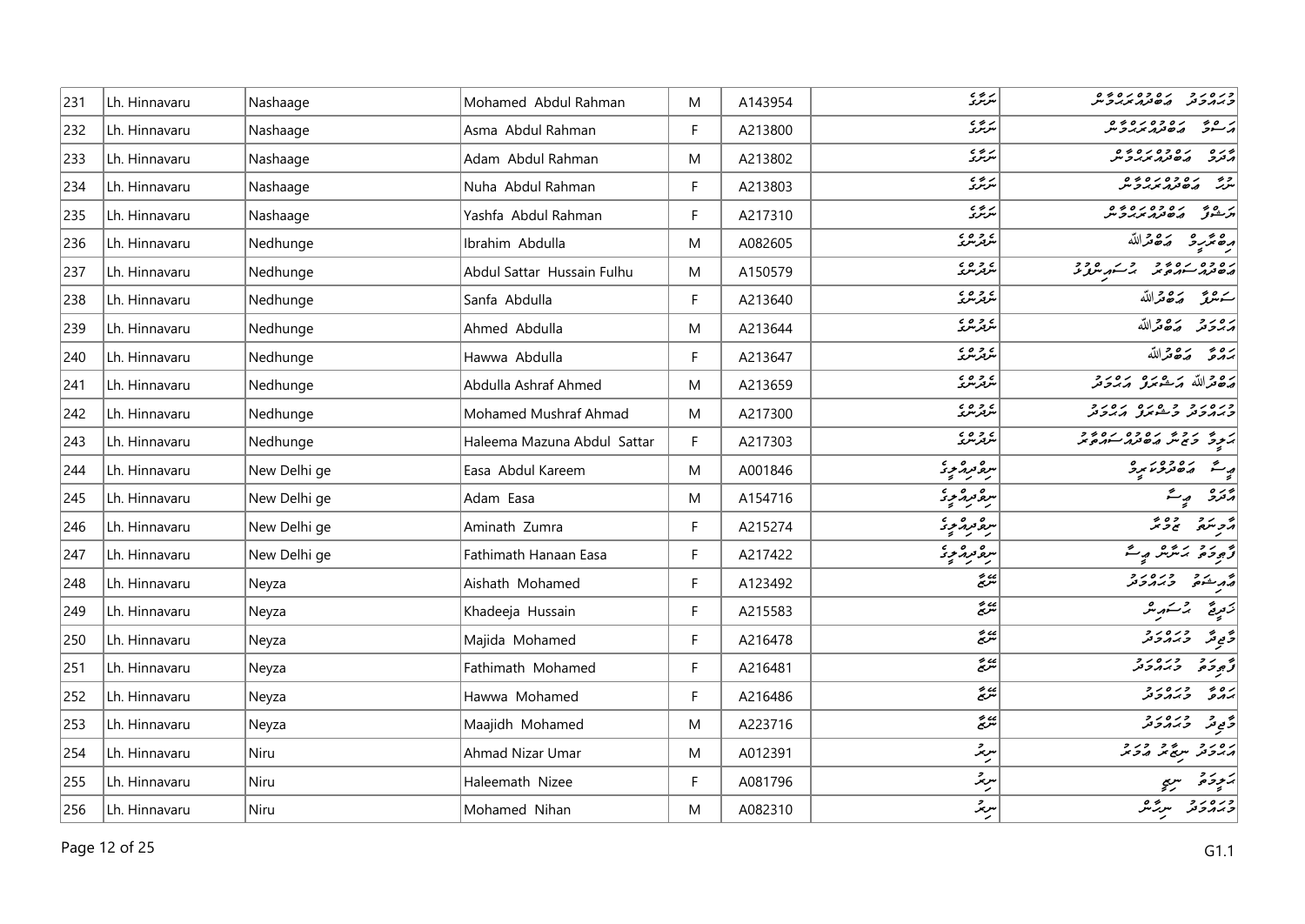| 257 | Lh. Hinnavaru | Nishaan          | Muneera Mohamed               | F         | A095792 | سرىشەش                                                  | و ره ر د<br>تر پر ژمر<br> 3سرپر                                          |
|-----|---------------|------------------|-------------------------------|-----------|---------|---------------------------------------------------------|--------------------------------------------------------------------------|
| 258 | Lh. Hinnavaru | Nishaan          | Hawwa Mohamed                 | F         | A154850 | سرىشەشر                                                 | ر ه پ<br>بر د څ<br>و ره ر و<br><i>و پر</i> و تر                          |
| 259 | Lh. Hinnavaru | Nivaidhoshuge    | Haroon Usman                  | ${\sf M}$ | A037456 | سرعه مرقر پر د ،<br>سرعه مرقر پر د                      | ودوه وه وه                                                               |
| 260 | Lh. Hinnavaru | Nivaidhoshuge    | Adam Usman                    | M         | A213862 | سر تحریر در جا<br>سرچ پر فرسری                          | وره ده وه.                                                               |
| 261 | Lh. Hinnavaru | Oasis            | Ali Mohamed Didi              | M         | A002228 | جزيمي سه رهم                                            |                                                                          |
| 262 | Lh. Hinnavaru | Oasis            | Shamiya Hussain Fulhu         | F         | A010630 | لحقيق سومشر                                             | شورة بالتمريد                                                            |
| 263 | Lh. Hinnavaru | Oasis            | Haleemath Eena Ali Didi       | F         | A224681 | پرچم سوم                                                | پَهِ پَرَ پَرَ پَهِ پِرِ پِرِ پِرِ                                       |
| 264 | Lh. Hinnavaru | Ocean            | Ahmad Ali Fulhu               | ${\sf M}$ | A218324 | رمەيەتىر                                                | دەرو كەيدۇر                                                              |
| 265 | Lh. Hinnavaru | Ocean            | Aboobakuru Vishah Ahmad       | ${\sf M}$ | A218326 | ە ئەيە ئەيە<br>مەسىئە مىر                               | 101010 و 1010101                                                         |
| 266 | Lh. Hinnavaru | Ocean            | Abdulla Najih Ahmad           | M         | A218328 | ج پەئە يىر<br>م                                         | رە داللە ئىگە ئەرەرد                                                     |
| 267 | Lh. Hinnavaru | Ocean            | Haleemath Nazha Ahmed         | F         | A218330 | م<br>مرڪبر                                              | بر دو دوه ده دورو                                                        |
| 268 | Lh. Hinnavaru | Ocean            | Aminath Nuzha Ahmad           | F         | A218331 | رمەيەتىر                                                | أثر مرد دود دره در                                                       |
| 269 | Lh. Hinnavaru | Ocean            | Muhammadh Nazih Ahmad         | M         | A218333 | م<br>مرڪبر                                              | ورورو محرو رورو                                                          |
| 270 | Lh. Hinnavaru | Ocean            | Shareefa Adam                 | F         | A224831 | ج ث محمد مثر<br>مر                                      | شەبرۇ مەترۈ                                                              |
| 271 | Lh. Hinnavaru | Orchid Villa     | Aminath Umar                  | F         | A154753 | ېر په عوم <b>ت</b> ر                                    | أوجا مترام المرامز                                                       |
| 272 | Lh. Hinnavaru | Orchid Villa     | Ismail Asif                   | ${\sf M}$ | A214938 | ەر بە ئوقر                                              | ويسترخم ومسوق                                                            |
| 273 | Lh. Hinnavaru | Orchid Villa     | Abid Umar                     | M         | A214941 | لأسوء وقر                                               | 2 גי 2 גי                                                                |
| 274 | Lh. Hinnavaru | Pink Rose        | Ismail Bassaam Abdul Gafoor   | M         | A213704 | ارپرېږچى                                                | an 102010401020101010101                                                 |
| 275 | Lh. Hinnavaru | Pink Rose        | Abdulla Musthaag Abdul Gafoor | M         | A213705 | إربير يوجيه                                             | ره والله تحریح و ره وه بردو د<br>هر همرالله تحر سورتی هر هم مرحر در و سر |
| 276 | Lh. Hinnavaru | Pink Rose        | Mariyam Ahmed                 | F         | A213794 | و م <sup>م</sup> ر مرگ م                                | נפנס נפנד.<br>כינו <i>נ</i> כ הנכנ                                       |
| 277 | Lh. Hinnavaru | <b>Pink Rose</b> | Fathimath Abdul Gafoor        | F         | A213798 | ويروعيه                                                 | و د د ده ده ده د                                                         |
| 278 | Lh. Hinnavaru | Pink Rose        | Ahmed Thahuseen               | ${\sf M}$ | A214150 | ابو پېژندنکه                                            | رەرد رەب                                                                 |
| 279 | Lh. Hinnavaru | Raaee            | Ibrahim Ali Fulhu             | ${\sf M}$ | A091769 | پر<br>برمړ                                              | رە ئۆر ئەردى                                                             |
| 280 | Lh. Hinnavaru | Raaee            | Hawwa Rikza Ibrahim           | F         | A218182 | پر<br>پر                                                |                                                                          |
| 281 | Lh. Hinnavaru | Raaee            | Ali Raeef                     | M         | A218185 | $\begin{bmatrix} 1 & 1 \\ 1 & 1 \\ 1 & 1 \end{bmatrix}$ | أوسم التزمر وحمر                                                         |
| 282 | Lh. Hinnavaru | Raaee            | Rukhusana Ali Koi             | F         | A218269 | پر<br>برمړ                                              | برزشش مزبته                                                              |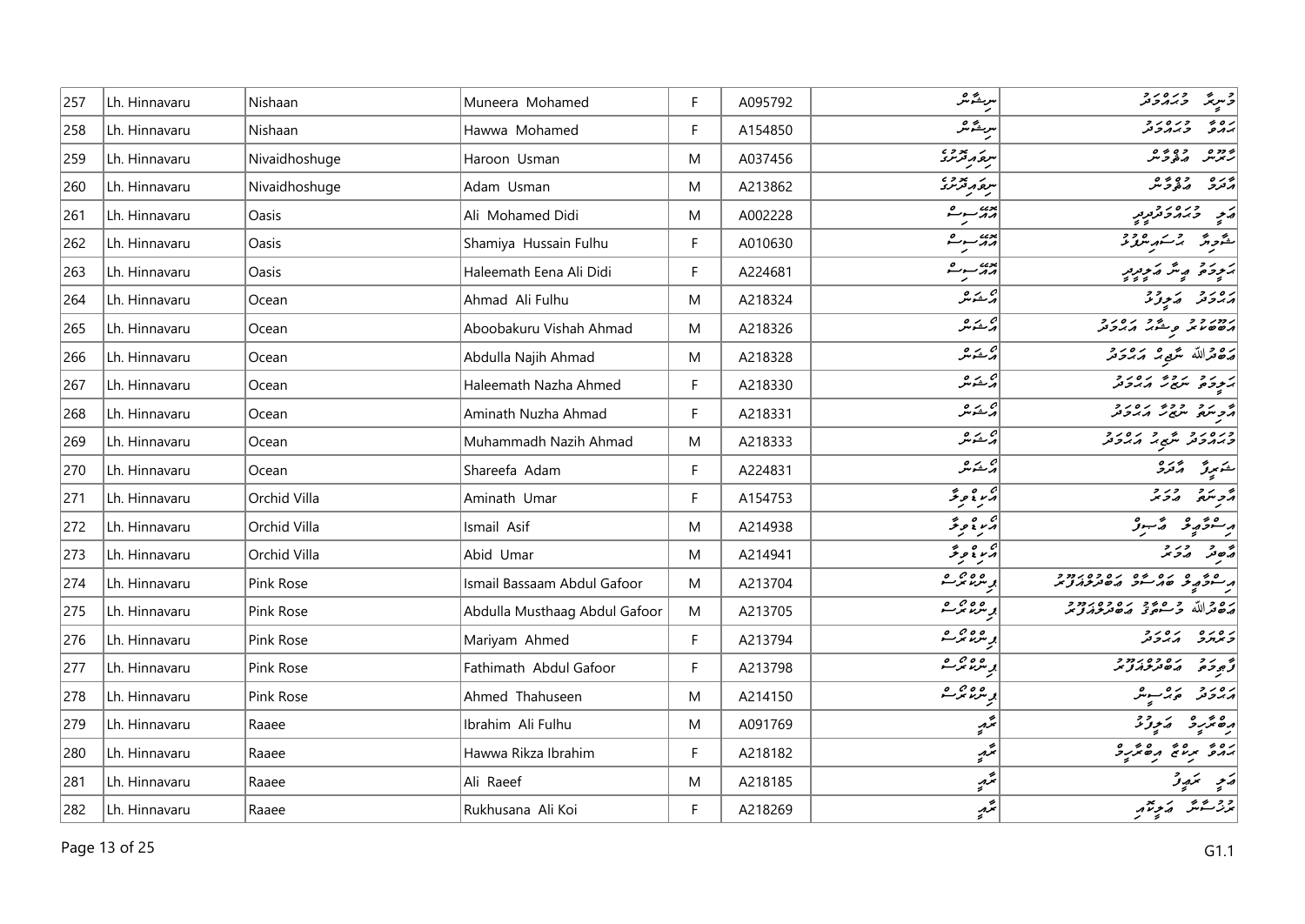| 283 | Lh. Hinnavaru | Ranauraage           | Ismail Hassan         | M         | A120705 | ر ر د » ،<br>برس پر بر   | رىقۇر ئەسكىر                                 |
|-----|---------------|----------------------|-----------------------|-----------|---------|--------------------------|----------------------------------------------|
| 284 | Lh. Hinnavaru | Ranauraage           | Abdul Rahman Hassan   | ${\sf M}$ | A214959 | ر ر د و و ،<br>برسمه برد | رە دەبرە بەر بەر بو                          |
| 285 | Lh. Hinnavaru | Ranauraage           | Aminath Hassan        | F         | A214962 | ر ر د و و ،<br>برسمه برد | أترج سترتم بمسكر تكر                         |
| 286 | Lh. Hinnavaru | Ranauraage           | Mohamed Simah Yoosuf  | M         | A214969 | ر ر د و و ،<br>برسمه برد | כנים גיב הבים ידי בם<br>המהבת היבמי תייית    |
| 287 | Lh. Hinnavaru | Ranauraage           | Hawwa Shihana Yoosuf  | F         | A214971 | ر ر د » ،<br>برس پر بر   | ره و مشر شده دو وه<br>بروغ مشرکش در سور      |
| 288 | Lh. Hinnavaru | Ranauraage           | Fathmath Saadha       | F         | A214975 | ر ر د » ،<br>برس پر بر   | و ده سره و                                   |
| 289 | Lh. Hinnavaru | Ranauraage           | Mariyam Sumna Yoosuf  | F         | A214976 |                          | ره ره ده وه په دو وه<br>د پرېرو سوونتر برسون |
| 290 | Lh. Hinnavaru | Rauyu                | Mariyam Moosa         | F         | A094234 | ر و و<br>برد در          | د ه ده در م                                  |
| 291 | Lh. Hinnavaru | Rauyu                | Aishath Moosa         | F         | A094236 | ر و و<br>برد در          |                                              |
| 292 | Lh. Hinnavaru | Rauyu                | Adam Moosa            | ${\sf M}$ | A216045 | ر و و<br>برد در          | أيره دورمج                                   |
| 293 | Lh. Hinnavaru | Resin                | Abdulla Nahiz         | M         | A219443 | ترسه شر                  | أصفاه مترسين                                 |
| 294 | Lh. Hinnavaru | Resin                | Ali Nazwaan Nizar     | M         | A220262 | ترسه شر                  | ړَپه سَرچو شرح سرچ تر                        |
| 295 | Lh. Hinnavaru | Resting Villa        | Aminath Fazeela       | F         | A073292 | بزر مصطر برهوقر          | ړٌ دِ سَرَهٌ کَ کَمِ دُّ                     |
| 296 | Lh. Hinnavaru | <b>Resting Villa</b> | Fathimath Suleetha    | F         | A123488 | بزر مصح مروقر            | أزّودَه سنوهُ                                |
| 297 | Lh. Hinnavaru | <b>Resting Villa</b> | Mohamed Shafeeu       | M         | A213650 | بزر مصطر بحريحه          | ورەرو شرور                                   |
| 298 | Lh. Hinnavaru | <b>Resting Villa</b> | Neena Ismail Fulhu    | F         | A213652 | بمشاه شرمرتمر            |                                              |
| 299 | Lh. Hinnavaru | Resting Villa        | Ali Niyaz             | ${\sf M}$ | A213655 | بمشاه عره محرقحه         |                                              |
| 300 | Lh. Hinnavaru | Roanuge              | Ahmed Ali             | M         | A055238 | ە د ،<br>ئىرسرى          | رەر دىپ                                      |
| 301 | Lh. Hinnavaru | Roanuge              | Ali Ahmed             | M         | A055877 | ە د ،<br>ئىرسرى          | أقدم المردور                                 |
| 302 | Lh. Hinnavaru | Roaz                 | Usman Abdul Rahman    | M         | A132189 | جرج                      | כסמם נסכםנסמם<br>הפכית השינה-בבית            |
| 303 | Lh. Hinnavaru | Roaz                 | Hawwa Adam            | F         | A218463 | جرج                      | رە پەرە<br>بەيرى تەترى                       |
| 304 | Lh. Hinnavaru | Roaz                 | Mariyam Nuha Usman    | F         | A218464 | جرج                      | ر ه ره د د د و ده                            |
| 305 | Lh. Hinnavaru | Roaz                 | Ahmad Nihan Usman     | ${\sf M}$ | A218465 | جرج                      | ره د د سره ده ده ده.<br>مردوند سردس ماموش    |
| 306 | Lh. Hinnavaru | Roaz                 | Haleemath Wafa Usmaan | F         | A218466 | جرج                      | برود د دووه.                                 |
| 307 | Lh. Hinnavaru | Roaz                 | Adam Nishan Usman     | ${\sf M}$ | A218467 | $\overline{\mathcal{E}}$ | وره سرشر مهرومو<br>معرو سرشر مهروس           |
| 308 | Lh. Hinnavaru | Rosewell             | Abdulla Hassan        | M         | A093613 | 0 و ء ە<br>مربع توم      | رە قراللە كەسكە                              |
|     |               |                      |                       |           |         |                          |                                              |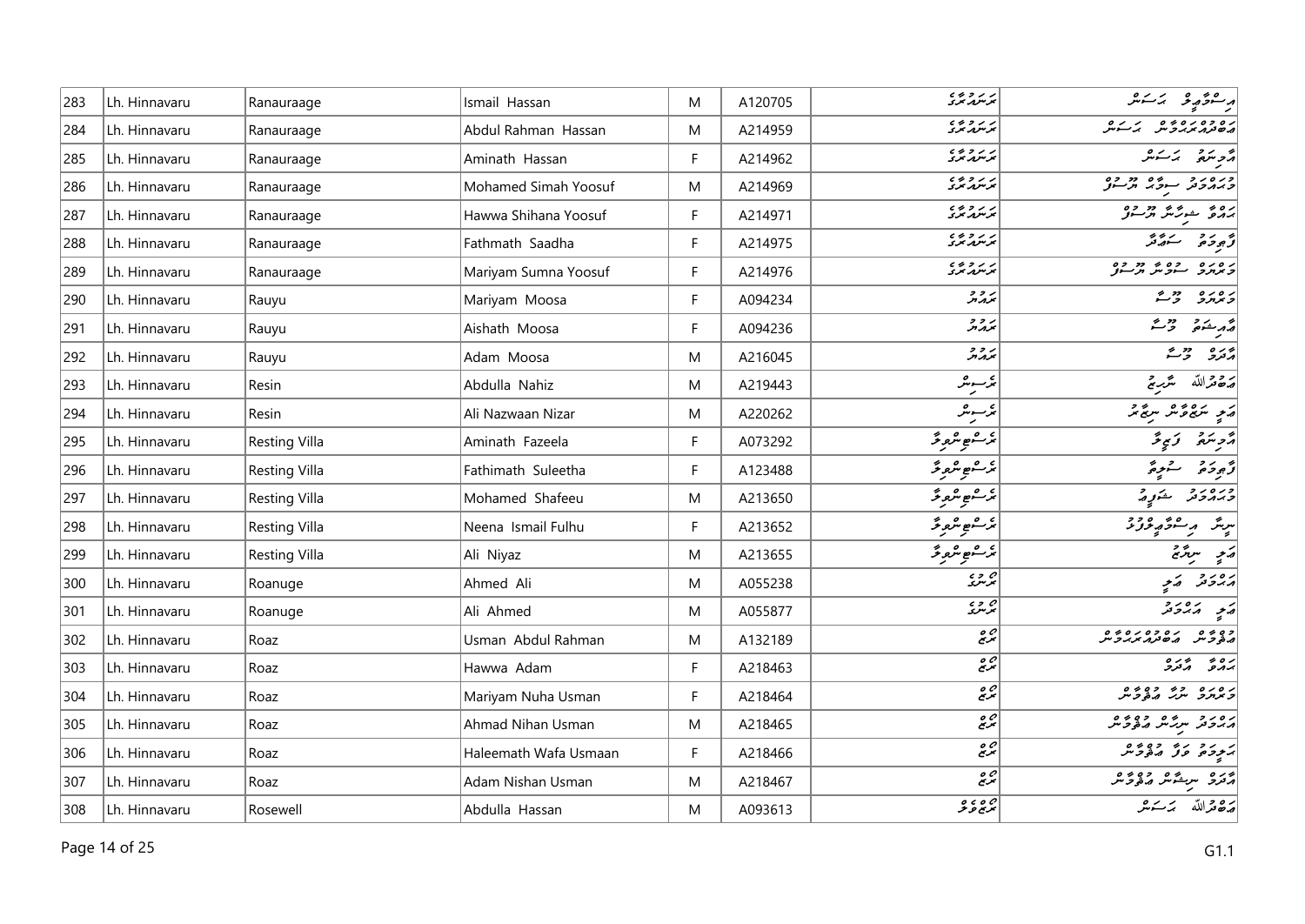| 309 | Lh. Hinnavaru | Rosewell     | Mariyam Adam              | F  | A223966 | ص ح ح ح<br>  سرج حر څر                        | נים נים ניים בינים.<br>כי <i>ניתי</i> פי הני <i>ני</i> פי |
|-----|---------------|--------------|---------------------------|----|---------|-----------------------------------------------|-----------------------------------------------------------|
| 310 | Lh. Hinnavaru | Rosewell     | Fathimath Zuhudha Abdulla | F. | A223970 | ە ە ە ە<br>ئىرىنى بوگ                         | و برد دوم بره دالله                                       |
| 311 | Lh. Hinnavaru | Saayan       | Ibrahim Abdulla           | M  | A094683 | شەپرىش                                        | مەھەر مەھەراللە                                           |
| 312 | Lh. Hinnavaru | Samandharuge | Mohamed Adam              | M  | A035683 | ے پر ۱۵ پر وی<br>سکو سرفرمر <sub>ی</sub>      | כנסנכ בנס                                                 |
| 313 | Lh. Hinnavaru | Samandharuge | Ameena Adam               | F. | A121176 | ے پر 2 پر 2 پ                                 | ړَ پر ډېره                                                |
| 314 | Lh. Hinnavaru | Samandharuge | Azeeza Ismail Fulhu       | F  | A212827 | ے پر 2 پر 2 پ                                 | دي په موځودون                                             |
| 315 | Lh. Hinnavaru | Samandharuge | Mirusaadh Mohamed         | M  | A212838 | ے پر 2 پر 2 پ                                 | و برگشتر وره د و.<br>و برگشتر و برماونتر                  |
| 316 | Lh. Hinnavaru | Samandharuge | Miraas Mohamed            | M  | A321162 | ے پر 2 پر 2 پر<br>سنگ سرفر مر <sub>ک</sub>    | و ره ر و<br>د <i>ر</i> د رور<br>حە ئىر شە                 |
| 317 | Lh. Hinnavaru | Sameydhaan   | Saeed Umar                | M  | A043288 | رىيە بە ھ                                     | سكهاش المركاش                                             |
| 318 | Lh. Hinnavaru | Sameydhaan   | Aishath Shirmeen          | F. | A148652 | ر <sup>دی</sup> جر ہ<br>سے <del>و</del> فرمنز | و<br>د د شوځ شومرچ ش                                      |
| 319 | Lh. Hinnavaru | Sameydhaan   | Fathimath Ibrahim Koi     | F. | A216472 | ر پره پر <i>ه</i>                             | ژوده مره ژردند                                            |
| 320 | Lh. Hinnavaru | Sameydhaan   | Moosa Saeed               | M  | A221149 | رى <i>، بۇ</i> ھ                              | در میں مقبر میں تقریبات<br>مریضہ                          |
| 321 | Lh. Hinnavaru | Sameydhaan   | Mariam Shumaila           | F  | A221153 | رىيە بە ھ                                     | رەرە شەر                                                  |
| 322 | Lh. Hinnavaru | Sameydhaan   | Aminath Samahath          | F  | A221154 | ر <i>ء، ۽ ه</i>                               | و ده سود و                                                |
| 323 | Lh. Hinnavaru | Sameydhaan   | Zainab Shaalee Saeed      | F  | A221162 | ر پره پر <i>ه</i>                             | كمرسك مشمو سكريثر                                         |
| 324 | Lh. Hinnavaru | Saraha       | Mohamed Sajjad Ali        | M  | A219060 | ستعترت                                        | وره رو ره بود کرد                                         |
| 325 | Lh. Hinnavaru | Saraha       | Ibrahim Sajid Ali         | M  | A219066 | سەپەر                                         | رەندېر ئۇير كې                                            |
| 326 | Lh. Hinnavaru | Saraha       | Fathimath Naila           | F. | A220718 | سەپىر                                         | دًّءٍ دَءٌ سَمَدٍ دَ                                      |
| 327 | Lh. Hinnavaru | Saudiyya     | Zoona Zakariyya           | F. | A066177 | سەھە تېرەر بىر                                | ה היו היו                                                 |
| 328 | Lh. Hinnavaru | Save         | Ibrahim Adam              | M  | A028058 | ے ہ                                           | ەردە<br>دەندىر                                            |
| 329 | Lh. Hinnavaru | Save         | Hanan Ibrahim             | F  | A224861 | ىدە                                           | ر پڑ میں مقدرت                                            |
| 330 | Lh. Hinnavaru | Saveyra      | Mohamed Hassan            | M  | A012960 | ر ،، پ<br>سوء س                               | ورەرو پەسەش                                               |
| 331 | Lh. Hinnavaru | Saveyra      | Khadheeja Hassan          | F  | A071941 | رى پۇ                                         | ترىرى <i>غ بەسكى</i> ر                                    |
| 332 | Lh. Hinnavaru | Saveyra      | Ibrahim Hassan            | M  | A071998 | ر ، ، »<br>ستوخ س                             | رەپزىر بىسكى                                              |
| 333 | Lh. Hinnavaru | Saveyra      | Aminath Hassan            | F. | A212812 | ر پر پر<br>سوه بو                             | أأرمز<br>پر سەيىر                                         |
| 334 | Lh. Hinnavaru | Sea Side     | Adam Faheem               | M  | A146537 | سەسە ئەرى<br>ئ                                | أترترج وكرده                                              |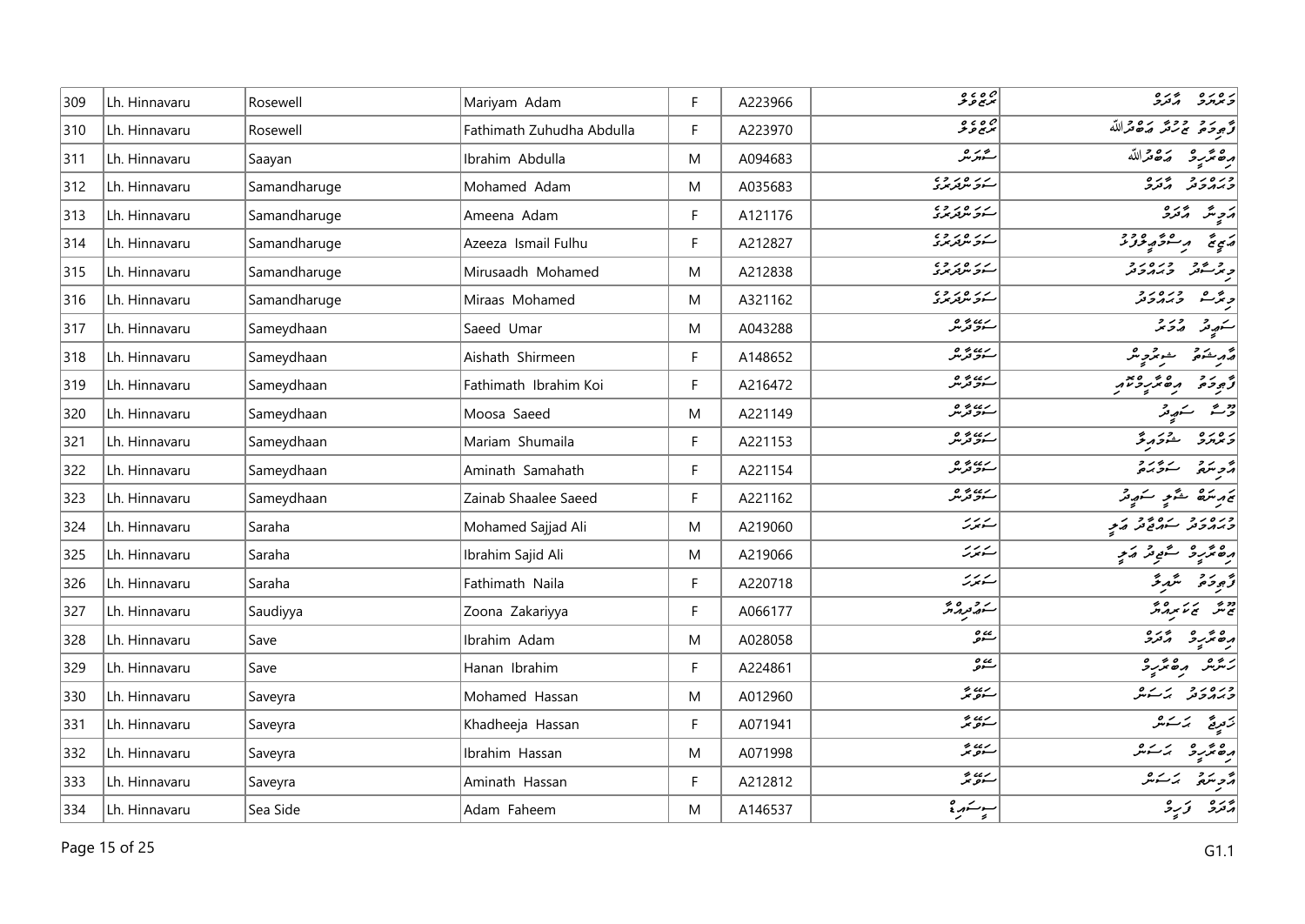| 335 | Lh. Hinnavaru | Sea Side   | Hawwa Adam Fulhu             | F         | A215478 | $\overline{\mathcal{E}}$                             | י 20 בי 2010<br>החיפ הבקביב                                                                                                                                                                                                      |
|-----|---------------|------------|------------------------------|-----------|---------|------------------------------------------------------|----------------------------------------------------------------------------------------------------------------------------------------------------------------------------------------------------------------------------------|
| 336 | Lh. Hinnavaru | Shadow     | Seetha Mohamed               | F         | A113164 | يثجمج                                                | ده دره د د                                                                                                                                                                                                                       |
| 337 | Lh. Hinnavaru | Shadow     | Aminath Zakariyya            | F         | A223574 | $\overline{\mathcal{C}_{\mathcal{L}}^{\mathcal{L}}}$ | הכתב גדורה                                                                                                                                                                                                                       |
| 338 | Lh. Hinnavaru | Shine      | Mohamed Farig Ibrahim        | M         | A138287 | ڪوپر                                                 | ورەرو ئېرتى مەھكرو                                                                                                                                                                                                               |
| 339 | Lh. Hinnavaru | Shine      | Aishath Shahma Mohamed Farig | F         | A138288 | ڪوپر                                                 | ه درو ده به دره دو و و<br>پهرشوي شورو وبربروتر و برد                                                                                                                                                                             |
| 340 | Lh. Hinnavaru | Shine      | Ibrahim Naufal Fariq         | M         | A154843 | ڪوپر                                                 | رەپرىي سەزرو ۋىرق                                                                                                                                                                                                                |
| 341 | Lh. Hinnavaru | Shine      | Fahuma Mohamed Fariq         | F         | A221527 | ڪورير                                                | ر و د وره رو و در                                                                                                                                                                                                                |
| 342 | Lh. Hinnavaru | Shine      | Adhuma Mohamed Farig         | F         | A221534 | ڪورىگر                                               | ر و به وره رو به و<br>مسترد کریم و گرم                                                                                                                                                                                           |
| 343 | Lh. Hinnavaru | Shine      | Athuma Mohamed Fariq         | F         | A221542 | ڪوپر                                                 | روه وره رو و د                                                                                                                                                                                                                   |
| 344 | Lh. Hinnavaru | Shine      | Faruzaan Mohamed Fariq       | M         | A221578 | شەربىر                                               | ر ده و دره رد و گردد                                                                                                                                                                                                             |
| 345 | Lh. Hinnavaru | Sosun Mead | Abdulla Mishal Ismail        | M         | A321079 | بشر سروي                                             | رە داللە جەھەنجە مەسىئەر بو                                                                                                                                                                                                      |
| 346 | Lh. Hinnavaru | Sun Ray    | Ahmad Agil Abdul Rahman      | M         | A106880 | سەمىرىپىر                                            | ג 2000 ביציב הסיפה הפים.<br>ההכת הציב הסיקה ההכית                                                                                                                                                                                |
| 347 | Lh. Hinnavaru | Sun Ray    | Mohamed Aalim Ahmad          | M         | A138274 | سەمىرىپىر                                            | ورەر د د و رەر د                                                                                                                                                                                                                 |
| 348 | Lh. Hinnavaru | Sun Shine  | Hussain Jameel               | M         | A009598 | سەھرىشە <sub>مە</sub> بىر                            | يزحكم تواليم والمحارية                                                                                                                                                                                                           |
| 349 | Lh. Hinnavaru | Sun Shine  | Yoosuf Fariq Ibrahim         | M         | A065540 | سەنى <i>رىشەم</i> رى <i>ن</i> ر                      | ר בפר הוב הסתוב                                                                                                                                                                                                                  |
| 350 | Lh. Hinnavaru | Sun Shine  | Fazna Yoosuf Fariq           | F         | A071964 | ر<br>سەنگە شەمەر بىر                                 | رەپر «رومۇ ئ <sub>ەترى</sub> ج                                                                                                                                                                                                   |
| 351 | Lh. Hinnavaru | Sun Shine  | Fazeena Fariq                | F         | A102790 | سەن <i>ىرى ھەر</i> بىر                               | أقامي مثر اقرمرتى                                                                                                                                                                                                                |
| 352 | Lh. Hinnavaru | Sun Shine  | Mohamed Yoosuf Fariq         | M         | A120425 | <br> سەنئىرىشىرىش                                    | وره رو دو وه<br>د بر بر بر سول گرمرنی                                                                                                                                                                                            |
| 353 | Lh. Hinnavaru | Sun Shine  | Hassan Ali                   | M         | A215278 | ر<br>سەنگە شەمەر بىر                                 | ير سكان الكاملي                                                                                                                                                                                                                  |
| 354 | Lh. Hinnavaru | Sun Shine  | Aishath Farig                | F         | A215296 | سەن <sub>ى</sub> رىشە <sub>مە</sub> بىر              | و مشتر و محمدة المحمدة المحمدة المحمدة المحمدة بن المحمدة المحمدة المحمدة المحمدة المحمدة المحمدة المحمدة المح<br>المحمدة المحمدة المحمدة المحمدة المحمدة المحمدة المحمدة المحمدة المحمدة المحمدة المحمدة المحمدة المحمدة المحمد |
| 355 | Lh. Hinnavaru | Sun Shine  | Shihan Hassan                | ${\sf M}$ | A215318 | سەن <sub>ى</sub> رىشە <sub>مە</sub> سىر              | جارحهن الإسكانس                                                                                                                                                                                                                  |
| 356 | Lh. Hinnavaru | Sun Shine  | Aminath Seenaa Hassan        | F         | A215328 | سەن <i>ىرى ھەر</i> بىر                               | أأترجع سويتر برسونته                                                                                                                                                                                                             |
| 357 | Lh. Hinnavaru | Sunset     | Mohamed Ali                  | ${\sf M}$ | A078009 | سەمەر يەھ                                            |                                                                                                                                                                                                                                  |
| 358 | Lh. Hinnavaru | Sunset     | Aneesa Mohamed               | F         | A094115 | ے م <i>رد ع</i> م                                    | أرسرت وره دو                                                                                                                                                                                                                     |
| 359 | Lh. Hinnavaru | Sunset     | Zaeema Mohamed               | F         | A212842 | سەمەر يەھ                                            | ر<br>بح مر <sup>3</sup><br>و رە ر د<br>تر پر پر تر                                                                                                                                                                               |
| 360 | Lh. Hinnavaru | Sunset     | Ibthishaam Mohamed           | F         | A212843 | ے م <i>رے م</i>                                      | دهم شوه وره د                                                                                                                                                                                                                    |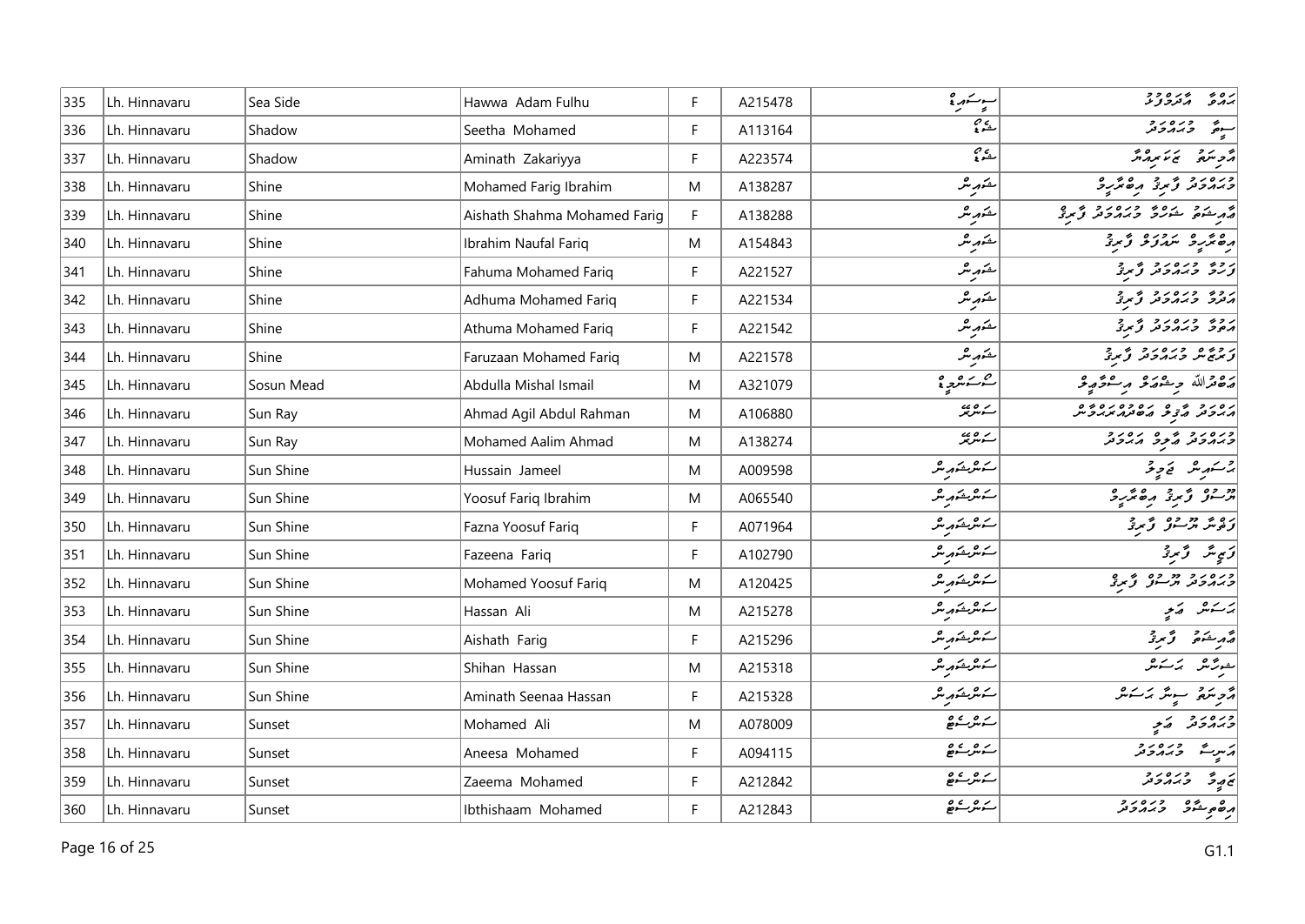| 361 | Lh. Hinnavaru | Sunset            | Fazeel Mohamed        | M  | A213075 | ر پە ئەر يە ھ                            | و ره ر د<br>ح پر د تر<br>  تۇسىپىۋ                   |
|-----|---------------|-------------------|-----------------------|----|---------|------------------------------------------|------------------------------------------------------|
| 362 | Lh. Hinnavaru | Thanburumaage     | Asiya Abdulla         | F  | A125443 | ر د د د و.<br>می سرچار د                 | پر<br>مرگ سودگر<br>مَە قىراللّه                      |
| 363 | Lh. Hinnavaru | Thanburumaage     | Mariyam Easa          | F  | A146494 | ر د د د و د<br>می سرحه بر <del>ر</del> د | ر ه ر ه<br>پر شخ                                     |
| 364 | Lh. Hinnavaru | Thanburumaage     | Aishath Ibrahim       | F. | A213668 | ر<br>می سرچ مرد د                        | پر<br>پر پر شو <sub>خ</sub><br>مەھترىرى              |
| 365 | Lh. Hinnavaru | Thandiraiymaage   | Aminath Adam          | F  | A073856 | ائم سع ئىۋودى<br>—                       | پ <sup>ر</sup> جه سره<br>مرجع شهر<br>پەر ە<br>مەنىرۈ |
| 366 | Lh. Hinnavaru | Thandiraiymaage   | Ibrahim Adam          | M  | A095791 | ەسىدە بەر                                | ە ھەترىر <sup>ە</sup><br>پەر ە<br>مەنىرى             |
| 367 | Lh. Hinnavaru | Thandiraiymaage   | Sanfa Adam            | F  | A214890 | اير سو بره د د ،<br>او سو برو د د        | سەھەتىر<br>پور ہ<br>مرکزو                            |
| 368 | Lh. Hinnavaru | Tinujehige        | Abdul Baree Mohamed   | M  | A213711 | ج سرقي سر ک                              | נפכפי כנסיכי<br>הסתכ <i>סי</i> כנהכת                 |
| 369 | Lh. Hinnavaru | Tinujehige        | Mohamed Athif         | M  | A213723 | ھ سرچ ري                                 | وره دو و و                                           |
| 370 | Lh. Hinnavaru | Uthuruge          | Sharif Adam Koi       | M  | A076092 | د د د د<br>مرح برد                       | مشمرو<br>پر ہ سر<br>مرکز <i>و</i> ر                  |
| 371 | Lh. Hinnavaru | Vahuthaandhoshuge | Ahmed Wasif Ali       | M  | A047006 | ر و ده ه پر و ،<br>و ره سربر در          | أرور و و سور أمو                                     |
| 372 | Lh. Hinnavaru | Vahuthaandhoshuge | Aishath Thoma Wasif   | F. | A150567 | ر و ده ه پر و ،<br>و ره سربر در          | و دور دوره و در و                                    |
| 373 | Lh. Hinnavaru | Vahuthaandhoshuge | Hawwa Saudiya         | F  | A212847 | ر و ده ه پر و ،<br>و ره سربر در          | גם זה הכתבת                                          |
| 374 | Lh. Hinnavaru | Vahuthaandhoshuge | Thohira Wasif         | F  | A212850 | ر و ده ه پر و ،<br>و ره سربر در          | ە ئەرىئە ئەسىرى                                      |
| 375 | Lh. Hinnavaru | Vahuthaandhoshuge | Raziyya Wasif         | F  | A212853 | ر و د ه پر و ،<br>و ره سربر در           | ىر سەھەر<br>ئىر سىمەرىر<br>ۇ سىز                     |
| 376 | Lh. Hinnavaru | Vahuthaandhoshuge | Mariyam Liusha        | F  | A216928 | ر و ده ه پر و ،<br>و ره سربر در          | ر ه ر ه<br><del>ر</del> بربرگ<br>ىردىگ               |
| 377 | Lh. Hinnavaru | Vavoi             | Haleema Abdulla       | F. | A041952 | ءبيو                                     | صقعرالله<br>بزيزة                                    |
| 378 | Lh. Hinnavaru | Vavoi             | Hassan Abdulla        | M  | A101992 | ءبيو                                     | ترسك وكالله الله                                     |
| 379 | Lh. Hinnavaru | Vavoi             | Fathimath Abdulla     | F. | A119964 | ءَ تقرير                                 | وحدالله<br>اء مر د<br>گرمج څخه                       |
| 380 | Lh. Hinnavaru | Vavoi             | Mohamed Abdulla       | M  | A132464 | ءَ تقرير                                 | ەھىراللە<br>و ر ه ر د<br>تر پر ژ تر                  |
| 381 | Lh. Hinnavaru | Vavoi             | Aminath Abdulla       | F  | A154709 | الحقر                                    | مُّحِسَمَةً مَصْغَّرَاللَّهُ                         |
| 382 | Lh. Hinnavaru | Vavoi             | Aishath Hassan        | F  | A224881 | ءَ تحرمرِ                                | ۇرىشقى ئەسكىر                                        |
| 383 | Lh. Hinnavaru | Vavoi             | Khadeeja Abdulla      | F. | A224883 | ر پو<br>وگ                               | تزمرتج صكرة الله                                     |
| 384 | Lh. Hinnavaru | Vilares           | Mohamed Aiham Ibrahim | M  | A223972 | ە ئەبۇر شە                               |                                                      |
| 385 | Lh. Hinnavaru | Waves             | Fathimath Raeefa      | F  | A215008 | ،، ە مە                                  | و په پر د<br>ىمەرتى                                  |
| 386 | Lh. Hinnavaru | Waves             | Aishath Ali           | F  | A224101 | ءءه                                      | وكر شكو كالمح                                        |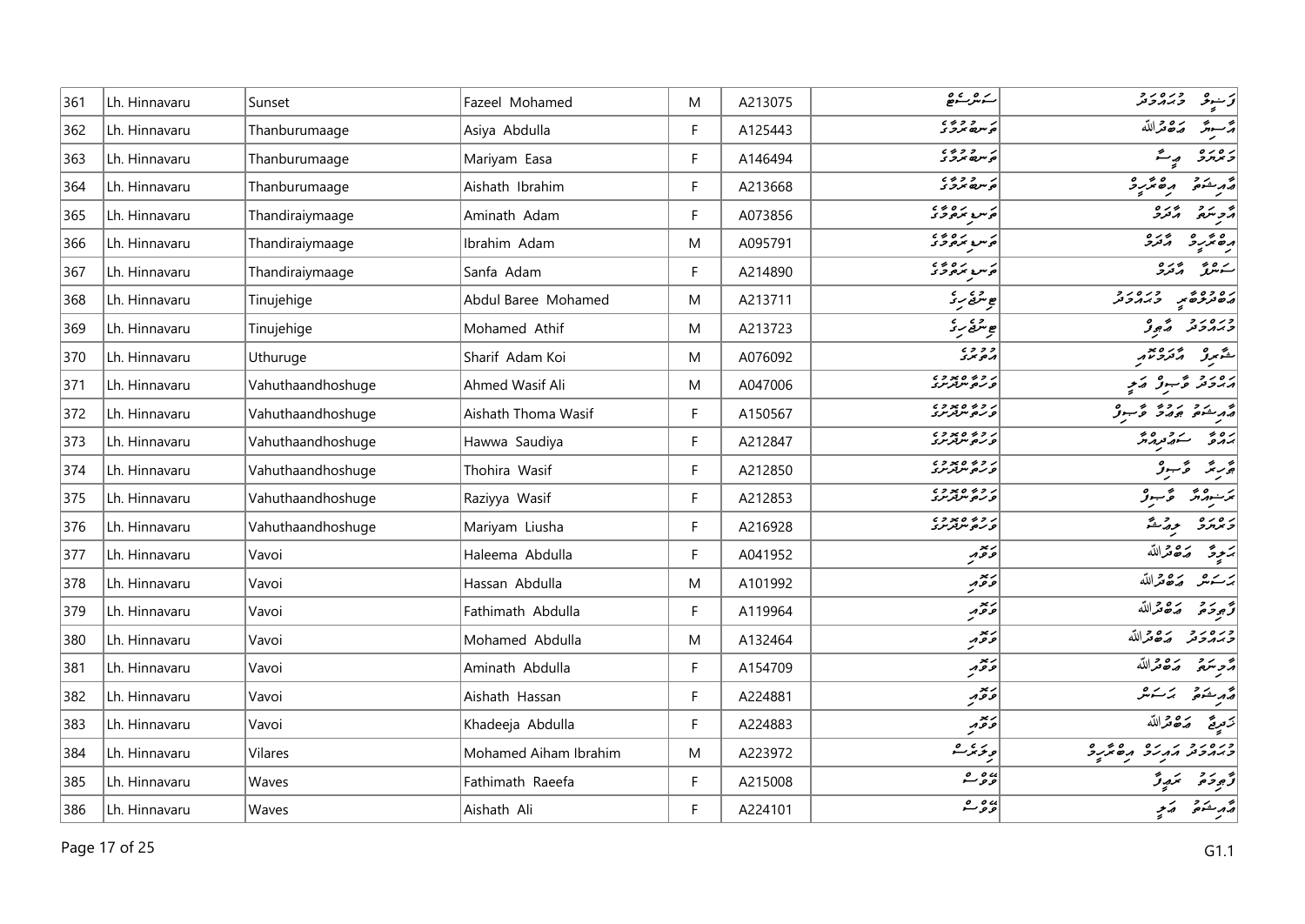| 387 | Lh. Hinnavaru | Welcome          | Mohamed Hassan      | M  | A011435 | <sup>ى 2</sup> 2 كە                                 | و رە ر د<br>تر <i>پر</i> تر تر<br>$\circ$ $\,$                      |
|-----|---------------|------------------|---------------------|----|---------|-----------------------------------------------------|---------------------------------------------------------------------|
| 388 | Lh. Hinnavaru | Welcome          | Abdul Razzaq Hassan | M  | A078282 | ء و ر ه<br> و یر ر                                  | ر ٥ ر ٥ ر ٥ <u>۶</u><br>۵ ر <i>ه تو ۹ بر ۹ ب</i> ر<br>برسەمىر       |
| 389 | Lh. Hinnavaru | Welcome          | Hawwa Hassan        | F. | A112004 | ء ورو                                               | برەپچ<br>برسوسر                                                     |
| 390 | Lh. Hinnavaru | Welcome          | Ahmed Hassan        | M  | A141089 | ء و ر ه<br> و ير ر                                  | ر ه ر د<br>م.ر <del>د</del> مر<br>$\circ$ $\sim$ $\sim$<br>- بر سوس |
| 391 | Lh. Hinnavaru | Welcome          | Mariyam Ali         | F. | A212797 | ء و ر ه<br> و ير ر                                  | ر ه بر ه<br><del>ر</del> بربرگر<br>رزمر                             |
| 392 | Lh. Hinnavaru | Welcome          | Aishath Hassan      | F. | A212798 | 0 < 0 <<br>خرخرخر                                   | پھر شہ د<br>مگر مشتوی<br>الاستوتش                                   |
| 393 | Lh. Hinnavaru | Welcome          | Raziyya Hassan      | F. | A212800 | 0 < 0 <<br>خرخرخر                                   | ىر سىدە ئە<br>$\circ$ $\sim$<br>- بر سوس                            |
| 394 | Lh. Hinnavaru | Welcome          | Zaid Hassan         | M  | A212801 | ء و ر ه<br> و ير ر                                  | اير د تر تر ته شد                                                   |
| 395 | Lh. Hinnavaru | Welcome          | Ziyaadh Hassan      | M  | A212802 | ء و ر ه<br> و ير ر                                  | ىچ ەگرىتر<br>برسەمىر                                                |
| 396 | Lh. Hinnavaru | Young Star       | Ali Hussain         | M  | A011145 | ېر ۵ ده ۱۵ کېږ                                      | اړَم پر مسکور ش                                                     |
| 397 | Lh. Hinnavaru | Young Star       | Aishath Rushda Ali  | F. | A220265 | ېر ۵ ده ۱۵ کېږ                                      | و د د د د د و د د د                                                 |
| 398 | Lh. Hinnavaru | Zumarradhu Villa | Mohamed Zakariyya   | M  | A044560 | و ر ه ر د و<br>  بح <del>و</del> ۸ برتر <i>ه</i> وگ | כנסנכ נגם                                                           |
| 399 | Lh. Hinnavaru | Zumarradhu Villa | Aminath Zakariyya   | F. | A213740 | و ره ر د و<br>بح قرار مرت <i>زه څ</i>               | $\rightarrow$ $\rightarrow$ $\rightarrow$<br>لمرتدمهم<br>アヘメンご      |
| 400 | Lh. Hinnavaru | Zumarradhu Villa | Ahmed Mohamed       | M  | A213741 | و رە ر رو<br>ىح قەم ترى <i>زى</i> ق                 | 20012<br>برورو<br><i>ح بر در د</i> ر                                |
| 401 | Lh. Hinnavaru | Zumarradhu Villa | Shifza Mohamed      | F. | A213742 | و رە ر رو<br>ىح قەم ترى <i>زى</i> ق                 | شەۋچً<br>$7 - 0 - 7$<br><i>ح بر ۸ و</i> تر                          |
| 402 | Lh. Hinnavaru | Zumarradhu Villa | Mariyam Muneera     | F. | A213743 | و رە ر دە<br>ى <i>تە</i> تەنىر <i>ە</i> ئ           | ر ه ر ه<br><del>ر</del> بربر ژ<br>ر سربر                            |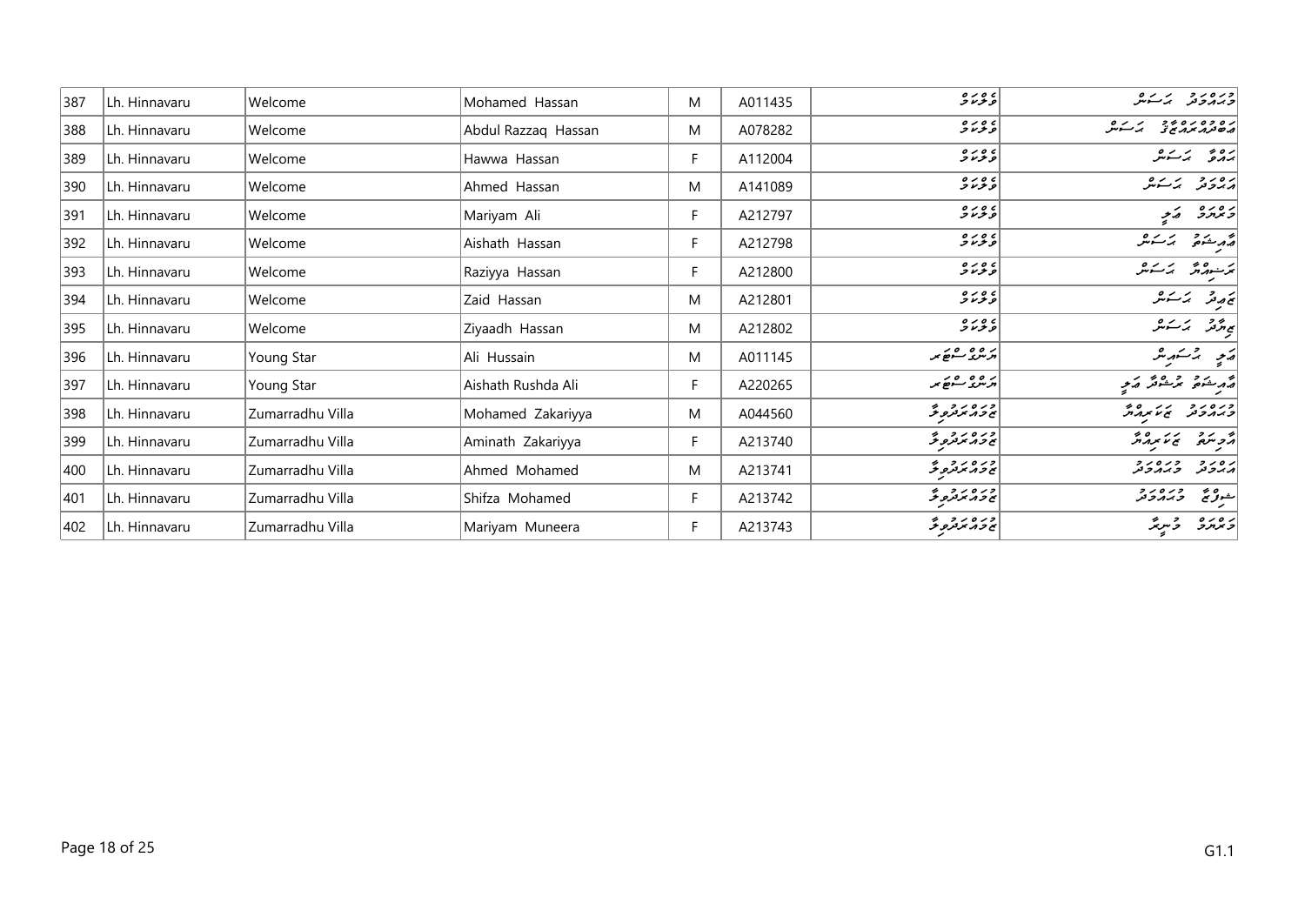## *w7qAn8m? sCw7mRo>u; wEw7mRw;sBo<*

| ' مرمر | 'يئرىثر: |
|--------|----------|
|        |          |
|        |          |
|        |          |

## *w7q9r@w7m> sCw7qHtFoFw7s; mAm=q7 w7qHtFoFw7s;*

| يئرمىش: | $^{\circ}$<br>. سر سر<br>$\cdot$ | $\circ$ $\sim$<br>-- | يئرمثر |
|---------|----------------------------------|----------------------|--------|
|         |                                  |                      |        |
|         |                                  |                      |        |
|         |                                  |                      |        |

| انترنثر: | $^{\circ}$ | يبرهر | $^{\circ}$<br>سرسر |
|----------|------------|-------|--------------------|
|          |            |       |                    |
|          |            |       |                    |
|          |            |       |                    |

| ىرتىر: | 。<br>سر سر | .,<br>مرسر |
|--------|------------|------------|
|        |            |            |
|        |            |            |
|        |            |            |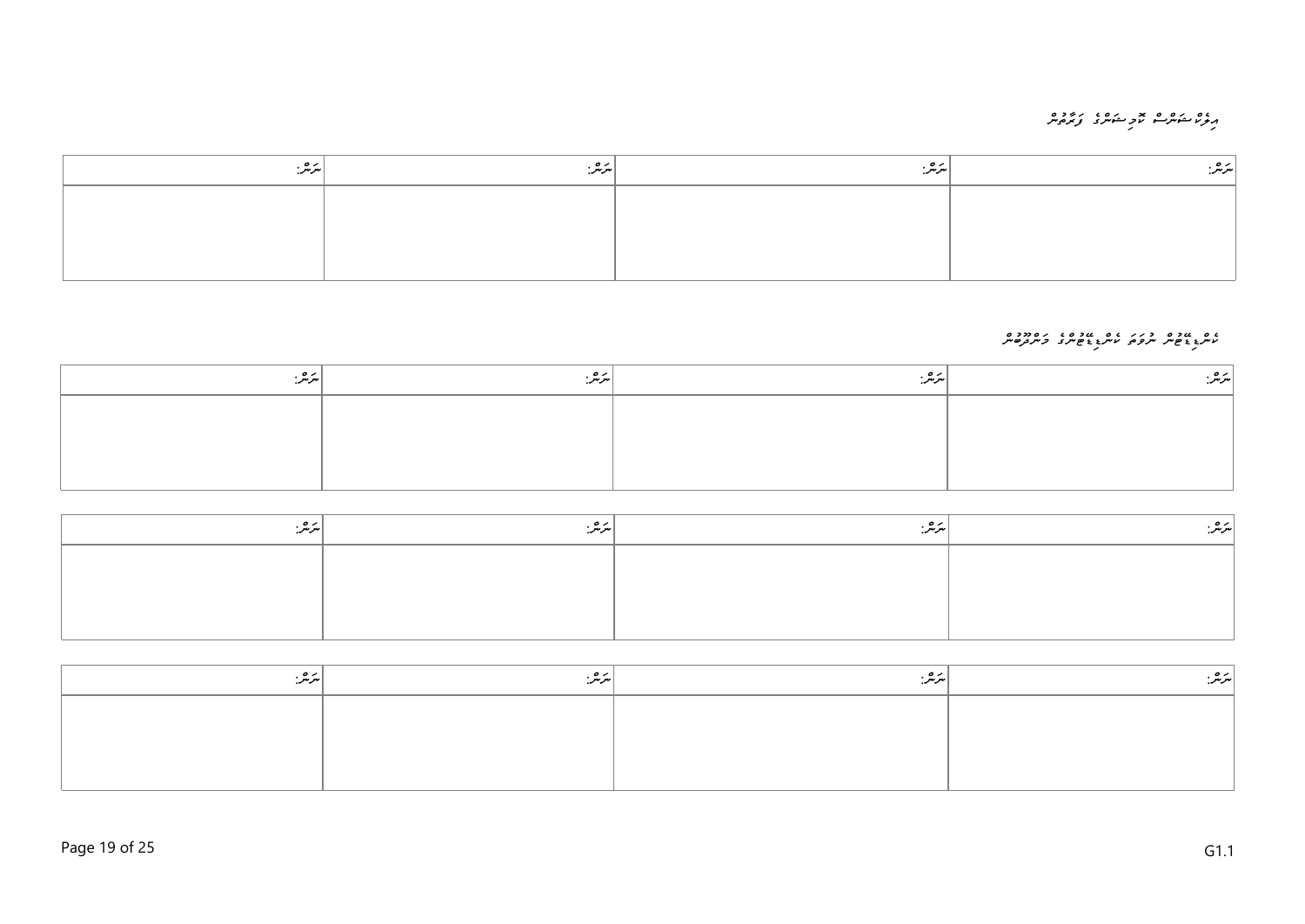| يزهر | $^{\circ}$ | ىئرىتر: |  |
|------|------------|---------|--|
|      |            |         |  |
|      |            |         |  |
|      |            |         |  |

| متريثر به | 。<br>'سرسر'۔ | يتزيترا | سرسر |
|-----------|--------------|---------|------|
|           |              |         |      |
|           |              |         |      |
|           |              |         |      |

| ىئرىتر. | $\sim$ | ا بر هه. | لىرىش |
|---------|--------|----------|-------|
|         |        |          |       |
|         |        |          |       |
|         |        |          |       |

| 。<br>مرس. | $\overline{\phantom{a}}$<br>مر سر | يتريثر |
|-----------|-----------------------------------|--------|
|           |                                   |        |
|           |                                   |        |
|           |                                   |        |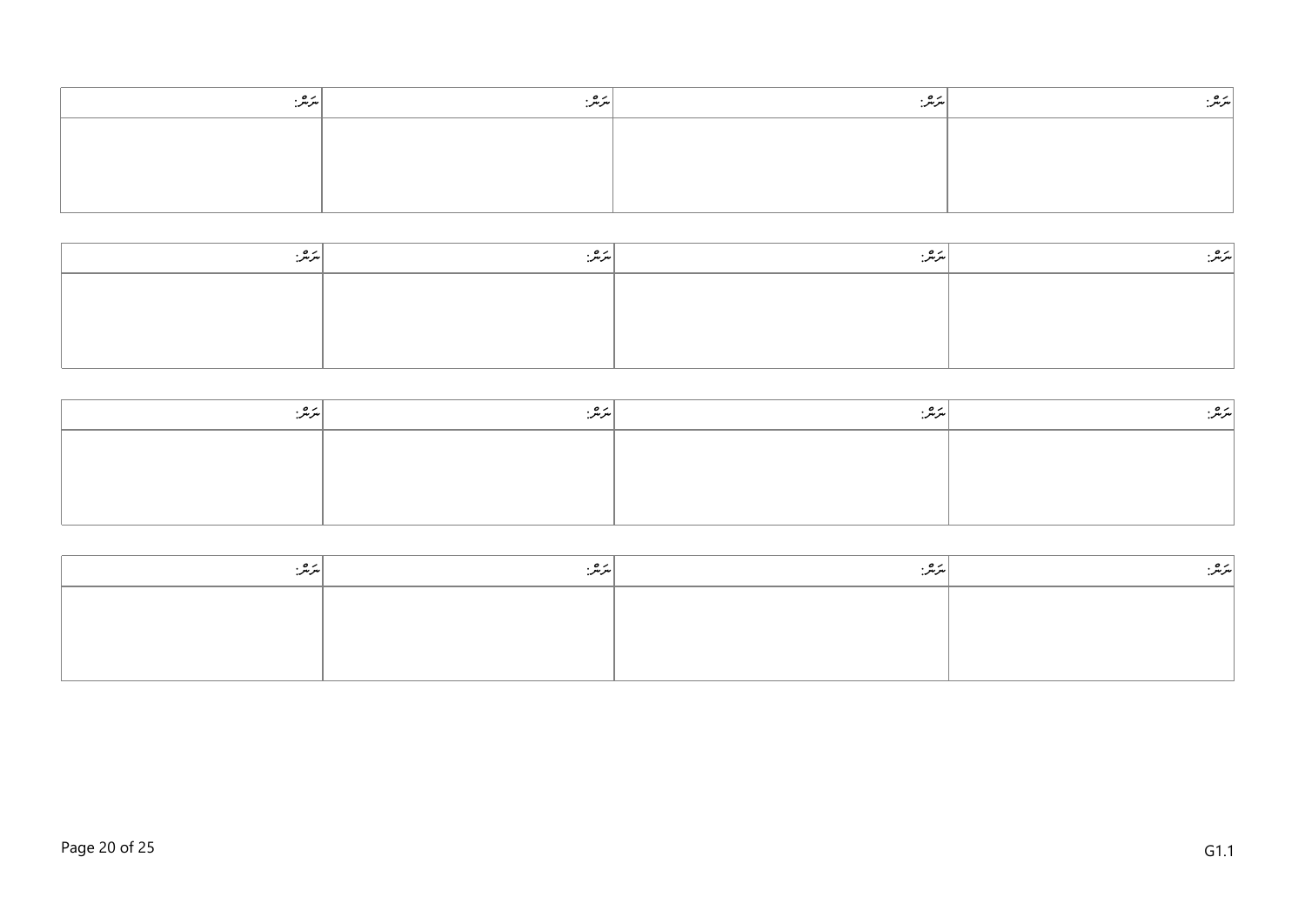| ير هو . | $\overline{\phantom{a}}$ | يرمر | اير هنه. |
|---------|--------------------------|------|----------|
|         |                          |      |          |
|         |                          |      |          |
|         |                          |      |          |

| ىر تىر: | $\circ$ $\sim$<br>" سرسر . | يبرحه | o . |
|---------|----------------------------|-------|-----|
|         |                            |       |     |
|         |                            |       |     |
|         |                            |       |     |

| 'تترنثر: | 。<br>,,,, |  |
|----------|-----------|--|
|          |           |  |
|          |           |  |
|          |           |  |

|  | . ه |
|--|-----|
|  |     |
|  |     |
|  |     |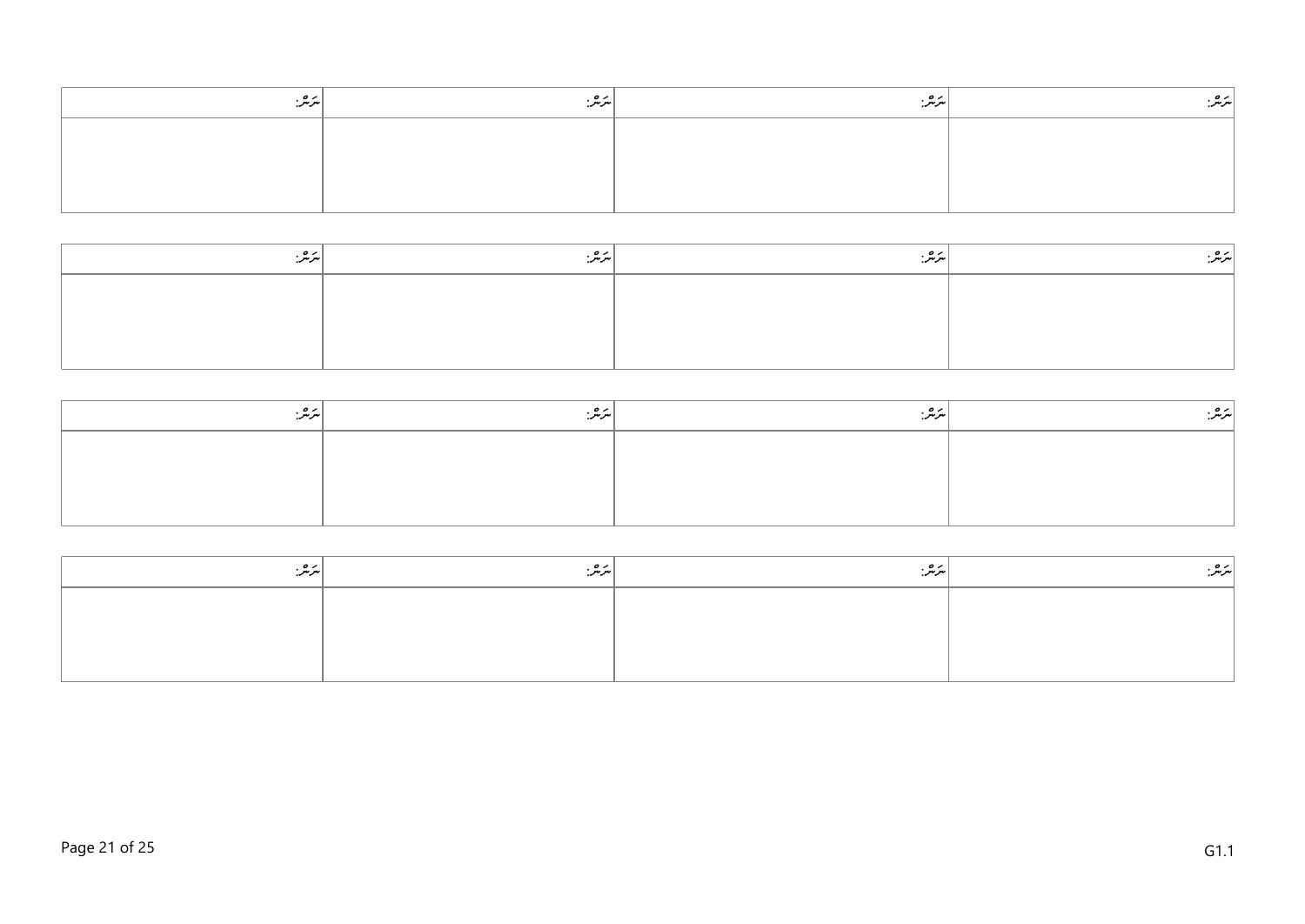| ير هو . | $\overline{\phantom{a}}$ | يرمر | اير هنه. |
|---------|--------------------------|------|----------|
|         |                          |      |          |
|         |                          |      |          |
|         |                          |      |          |

| ىر تىر: | $\circ$ $\sim$<br>" سرسر . | يبرحه | o . |
|---------|----------------------------|-------|-----|
|         |                            |       |     |
|         |                            |       |     |
|         |                            |       |     |

| 'تترنثر: | ر ه |  |
|----------|-----|--|
|          |     |  |
|          |     |  |
|          |     |  |

|  | . ه |
|--|-----|
|  |     |
|  |     |
|  |     |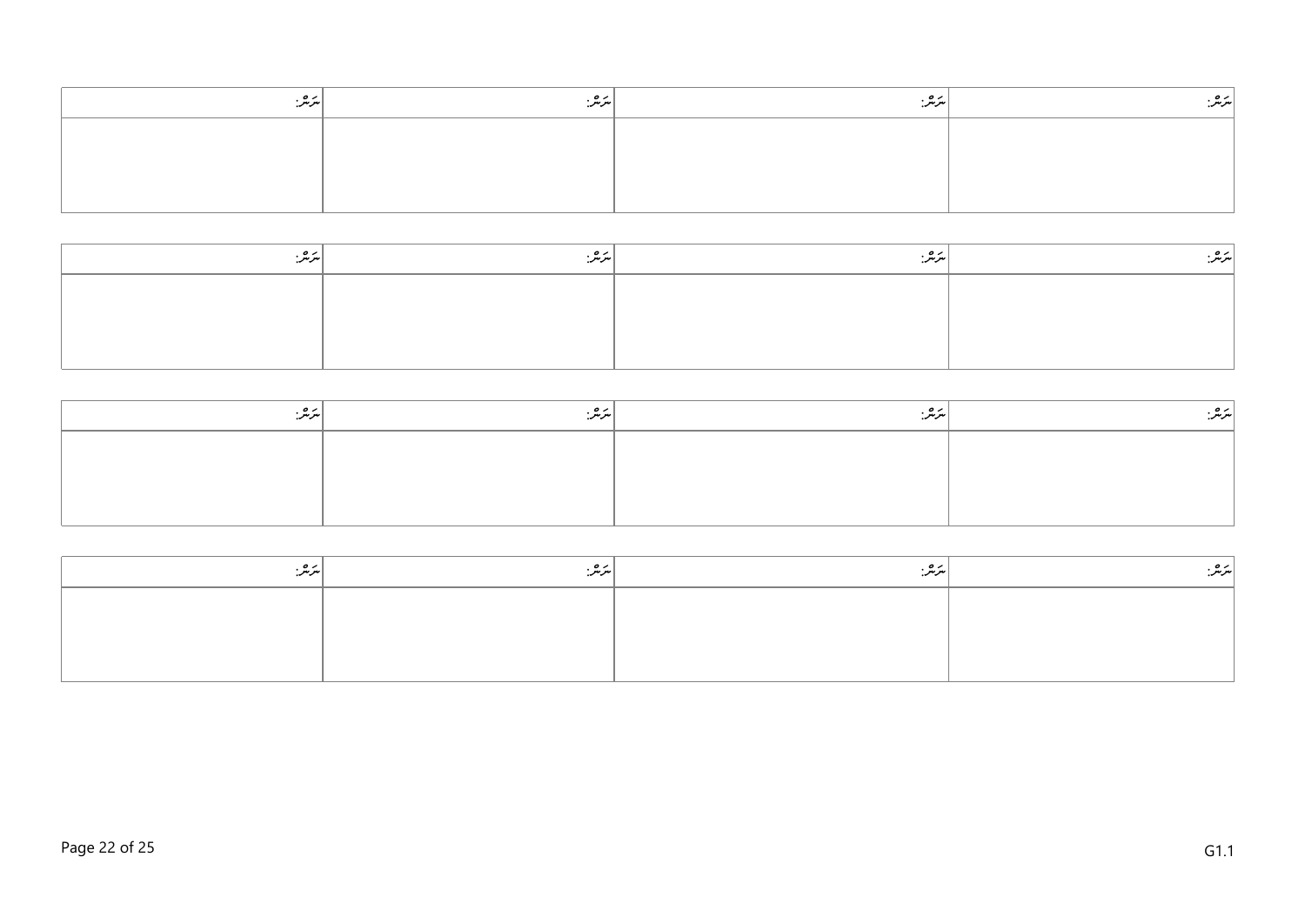| $\cdot$ | 。 | $\frac{\circ}{\cdot}$ | $\sim$<br>سرسر |
|---------|---|-----------------------|----------------|
|         |   |                       |                |
|         |   |                       |                |
|         |   |                       |                |

| يريثن | ' سرسر . |  |
|-------|----------|--|
|       |          |  |
|       |          |  |
|       |          |  |

| بر ه | . ه | $\sim$<br>سرسر |  |
|------|-----|----------------|--|
|      |     |                |  |
|      |     |                |  |
|      |     |                |  |

| 。<br>. س | ىرىىر |  |
|----------|-------|--|
|          |       |  |
|          |       |  |
|          |       |  |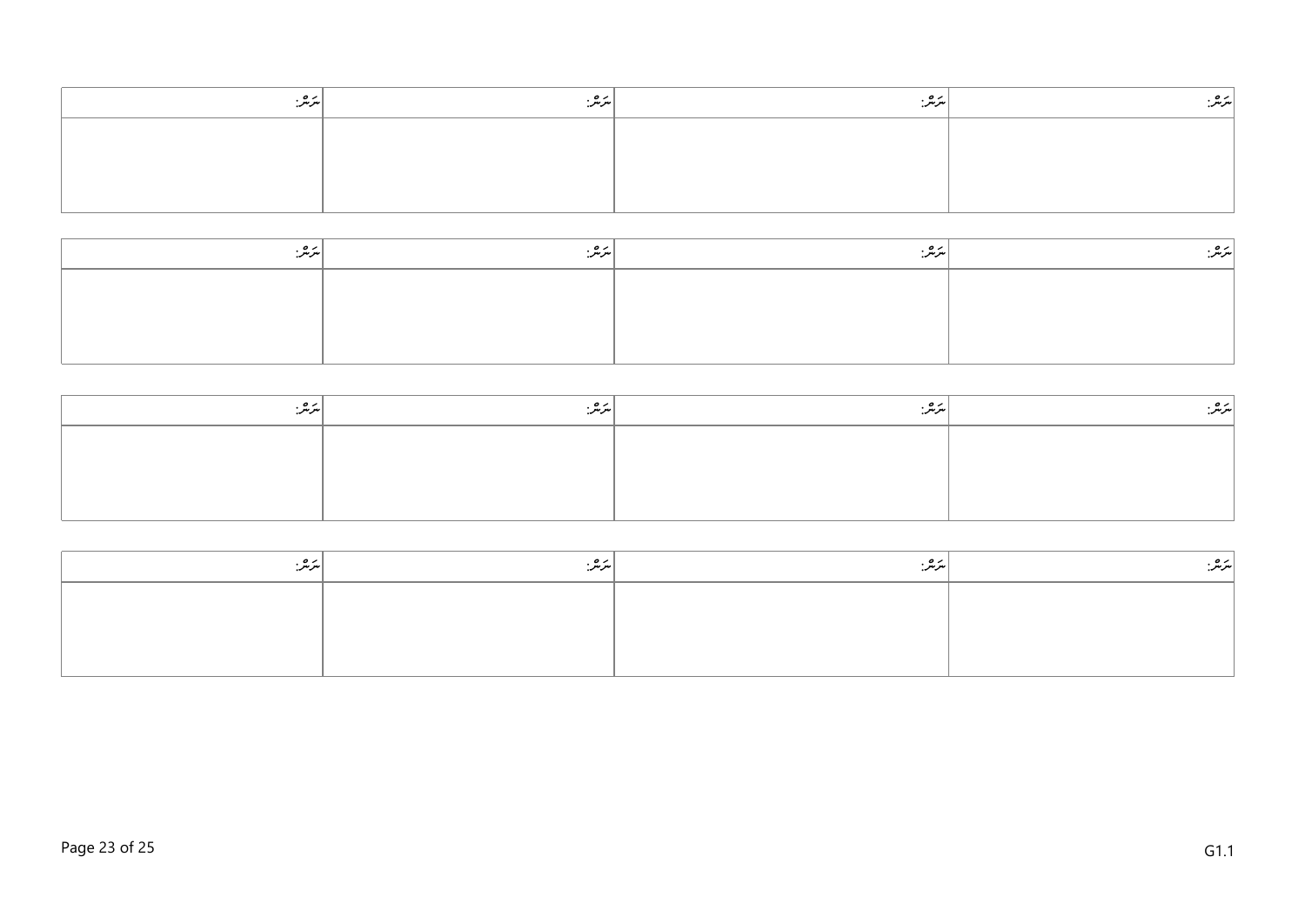| ير هو . | $\overline{\phantom{a}}$ | يرمر | اير هنه. |
|---------|--------------------------|------|----------|
|         |                          |      |          |
|         |                          |      |          |
|         |                          |      |          |

| ئىرتىر: | $\sim$<br>ا سرسر . | يئرمثر | o . |
|---------|--------------------|--------|-----|
|         |                    |        |     |
|         |                    |        |     |
|         |                    |        |     |

| انترنثر: | ر ه |  |
|----------|-----|--|
|          |     |  |
|          |     |  |
|          |     |  |

|  | . ه |
|--|-----|
|  |     |
|  |     |
|  |     |